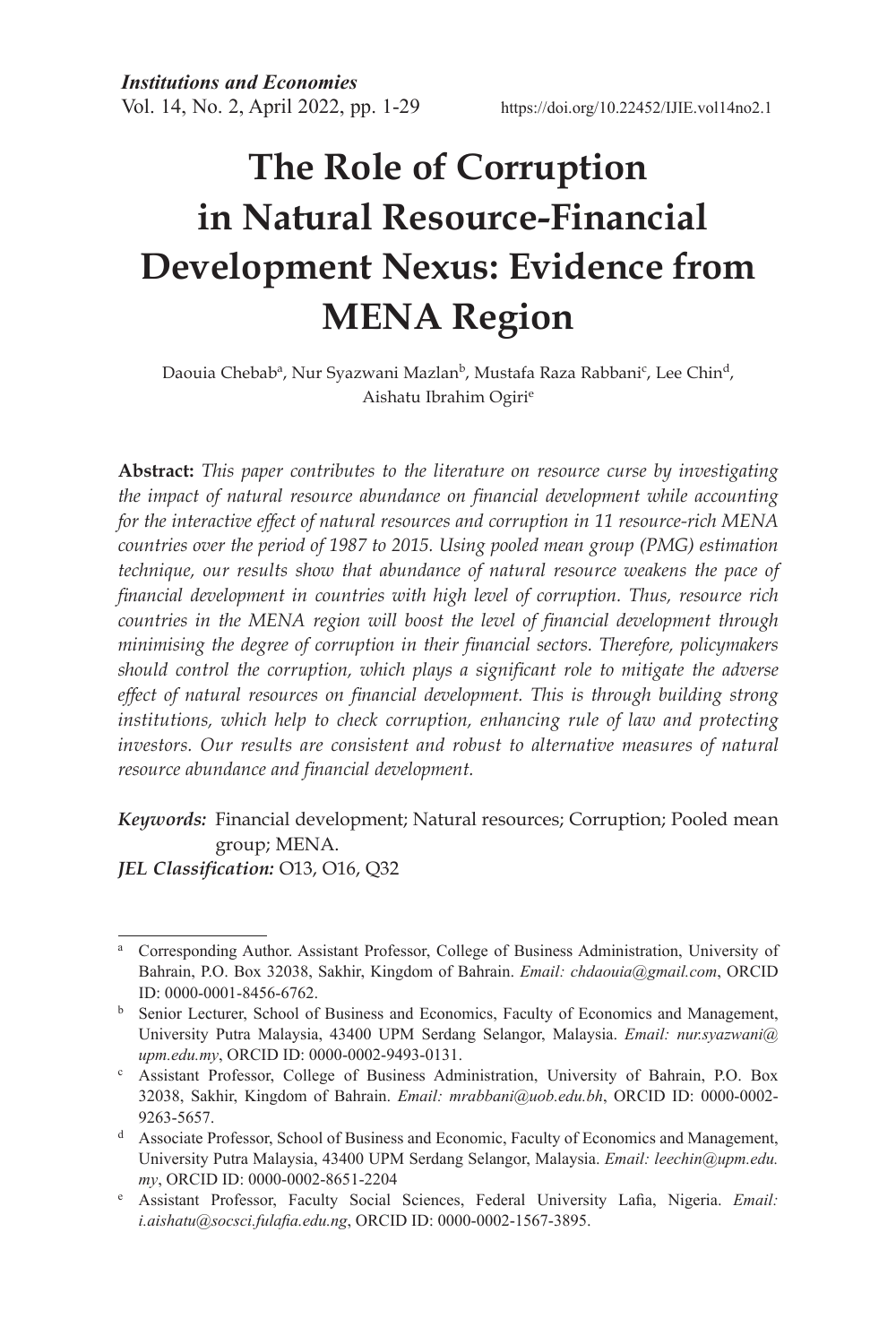## **1. Introduction**

Middle East and North Africa (MENA) region has one of the largest natural resource endowments in the world (Majbouri, 2015). The World Bank (2011) highlights that nearly 55% of the global oil reserves are concentrated in the Middle East. Within MENA region, the Middle East alone with only 2% of the world's producing wells, produces over 30% of the world's crude oil. Furthermore, it contains 43% of the world's conventional gas reserves (BP, 2013). In addition, the availability of oil and gas natural resources is the main notable characteristic among MENA countries (World Bank, 2007). Natural resources are the dominant source of revenue and wealth in the region (Apergis & Payne, 2014). Despite the strategic importance of natural resources in MENA region, there are limited studies on the impact of natural resources on economic development in this region, except for Apergis and Payne (2014) and Arezki and Nabli (2012) who studied the impact of natural resources on economic growth in MENA.

Based on the literature on natural resource-economic growth nexus, there are three strands, where the first strand stated that natural resource abundance hinders economic growth through the Dutch disease and rent seeking process (Mehlum et al., 2006; Gylfason 2001; Sachs & Warner, 1995, 1999, 2001). Corden and Neary (1982) originally described the Dutch disease model based on two effects, namely resource movement and spending effects. In the first effect, the resource boom increases demand for labour, which leads production to shift towards the booming sector away from the lagging one. However, this effect can be negligible due to the fewer workers in the mineral sectors. On the other hand, the spending effect increases demand for labour in the non-tradable sector at the expense of the lagging sector, but this increased demand for non-tradable goods increases their price. However, the prices of traded good sectors are set internationally. Hence, they cannot change. The increase in the price of non-tradable corresponds to a real exchange rate appreciation (Law & Moradbeigi, 2017). Unlike the Dutch disease model, rent seeking emphasises the role of power group and institutional frameworks. In this model, the natural resources sector is the one that is squeezed because of harmful rent-seeking activities, and there are no positive wealth shocks. Based on the rent-seeking model, it makes sense. However, the problem is that the rent-seeking model depends on institutions. Therefore, the quality of institutions is the determining factor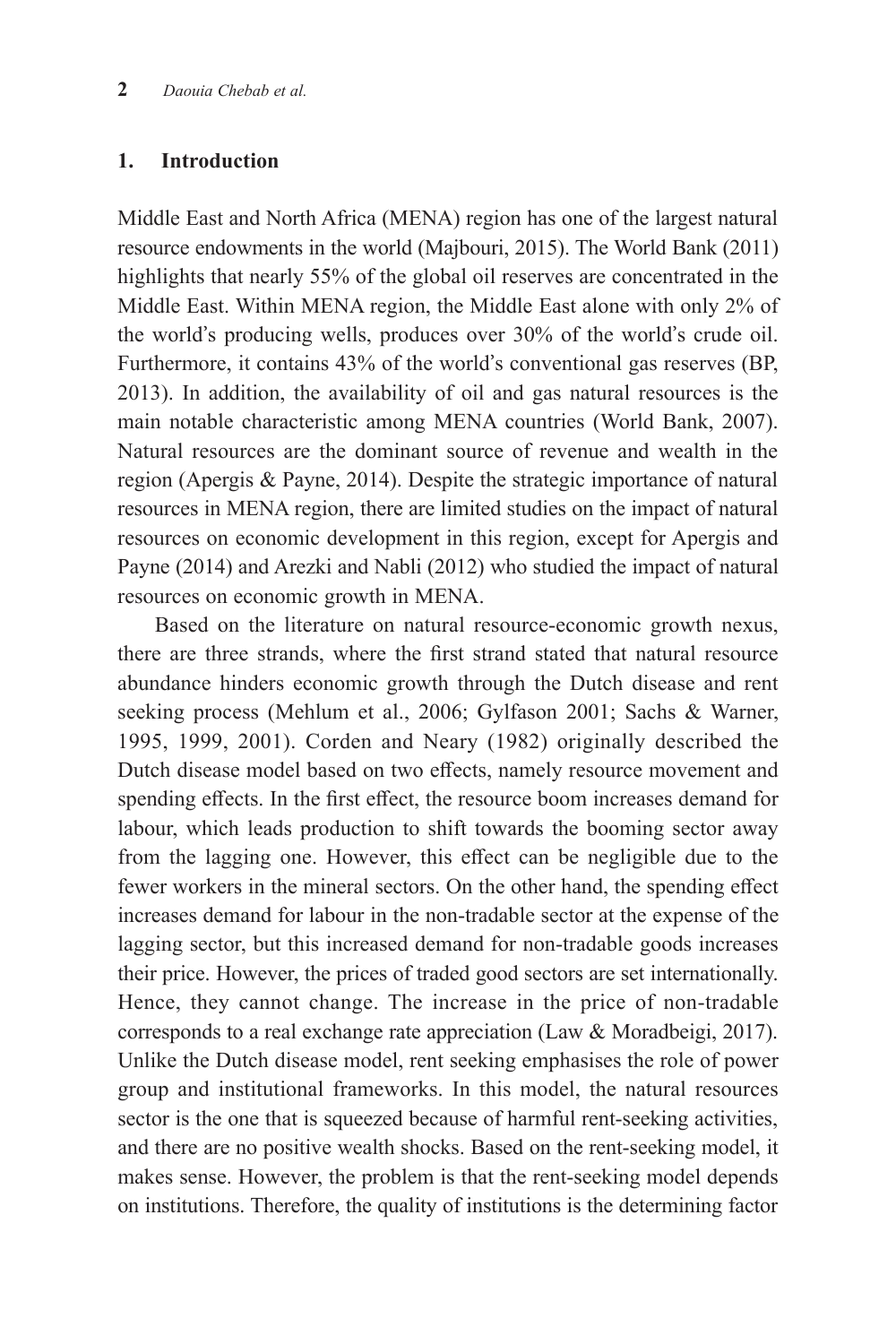for the resource curse rather than the rent-seeking. For this reason, the last explanation of natural resource curse is given by the institutions model, which combines both rent-seeking and institutions in the analysis, where the institutions are the decisive factor of how economic growth is affected by natural resources abundance. The illustrative examples that underpin the institutions model are Botswana and Norway, which have enhanced institutions and low level of corruption. Contrary to Botswana and Norway, countries such as Congo, Mexico, Venezuela, and Nigeria have worse economic performance due to their weak institutions. Researchers like Torvik (2009) indicated that economies that have higher growth rate are associated with few natural resources reserves. Since the price of natural resources increased over time, it is predictable that resource abundant countries have better growth performance. Surprisingly, evidence have shown the opposite (Frankel, 2010).

Researchers criticised this argument in the second strand of literature, which argued that the impact of natural resource abundance on economic growth is conditional because it depends on the governance's status and other factors (Van der Ploeg, 2011; Brunnschweiler, 2008). Researchers indicated in the third strand of literature that resource abundance enhance economic growth (Cavalcanti et al., 2011). Therefore, very little is known about how natural resources affect financial development in MENA region. In this regard, researchers highlighted that if a country is rich in terms of natural resources, the banking sector could raise liquidity through tax receipts from government and increase deposit mobilisation from private and public sectors. Hence, more bank credit to households and firms. The extractive or natural resource sector is one of the major sectors that can drive deposit of bank mobilisation to give loans to others. In fact, countries blessed with natural resources, like oil, gas among others, can leverage these natural resources for attracting private capital flows into the country. These capital flows are channeled through the financial sector, which cause the development of the financial system.

This paper aims to explore the role of corruption in the relationship between natural resource abundance and financial development in MENA region. This is motivated by the fact that MENA region has experienced a considerable amount of reformation in finance and trade during the last two decades. In the past, MENA countries have been labelled as growing at a slower rate compared to resource poor countries. During the last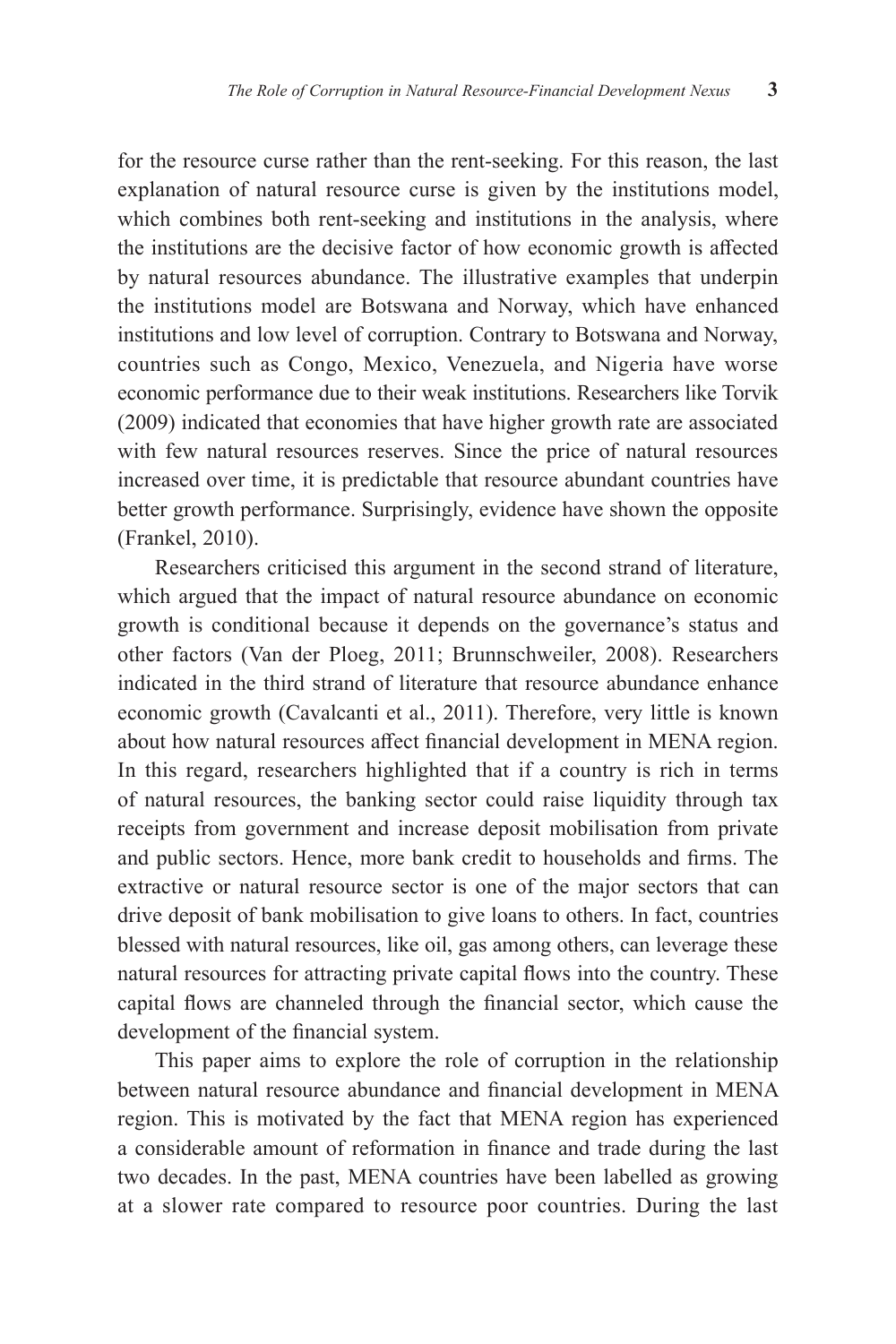two decades, MENA region has undergone extensive liberalisation of the financial sector (Chebab et al. 2020; Boukhatem & Ben Moussa, 2017; Eltayeb Mohamed & Sidiropoulos, 2010; Ben Naceur et al. 2008), which includes lifting government restrictions on the banking system in terms of interest rate ceilings, high reserve requirements and launching of credit programmes. In addition, the MENA region witnessed significant progress in trade liberalisation, diversification, and improvement in business climate (Apergis & Payne, 2014). These elements enhanced financial development, and improved economic growth (Du & Wei, 2010; McKinnon, 1973).

However, it is argued that sustainable management of the region's natural resources and revenues for economic growth are the biggest challenge for their governments due to rent-seeking activities (Baland & Francois, 2000, Tornell & Lane, 2000). Furthermore, it is well-known that MENA has poor quality of institutions, regulations, red tape, and proliferation of laws have helped in creating opportunities for corruption (Karama & Zaki, 2018). Nabli (2007) reported that poor quality of administration, and weak political institutions like, civil liberties, political rights and press's freedom, are responsible for the low economic growth in MENA region. Moreover, the MENA region is characterised by a high level of corruption, despite that MENA countries are ranked below the world median in terms of corruption. Ali and Saha (2017) reported that according to the Transparency International, three out of the ten most corrupt countries are from the MENA region. Also, ''the average score for the period 1984- 2013 for the MENA region is around 4 out of the maximum corruption score of 6,'' according to the International Country Risk Guide (ICRG). Therefore, it is crucial to examine the impact of abundance of natural resources on financial development and how such impact varies with the degree of corruption in selected MENA countries. In addition, this study also intends to find the corruption threshold in the resource abundance-finance nexus.

This paper extends the existing literature in at least three ways. First, this paper contributes to the existing literature by examining the impact of natural resource abundance and its interactive effect with corruption on financial development in selected MENA countries. The interaction term is important given the conditional hypothesis regarding the relationship between resource abundance and financial development (Brambor et al., 2006). Therefore, we examine the resource -finance nexus by paying attention to the degree of corruption.<sup>1</sup> It is worth noting that less corrupt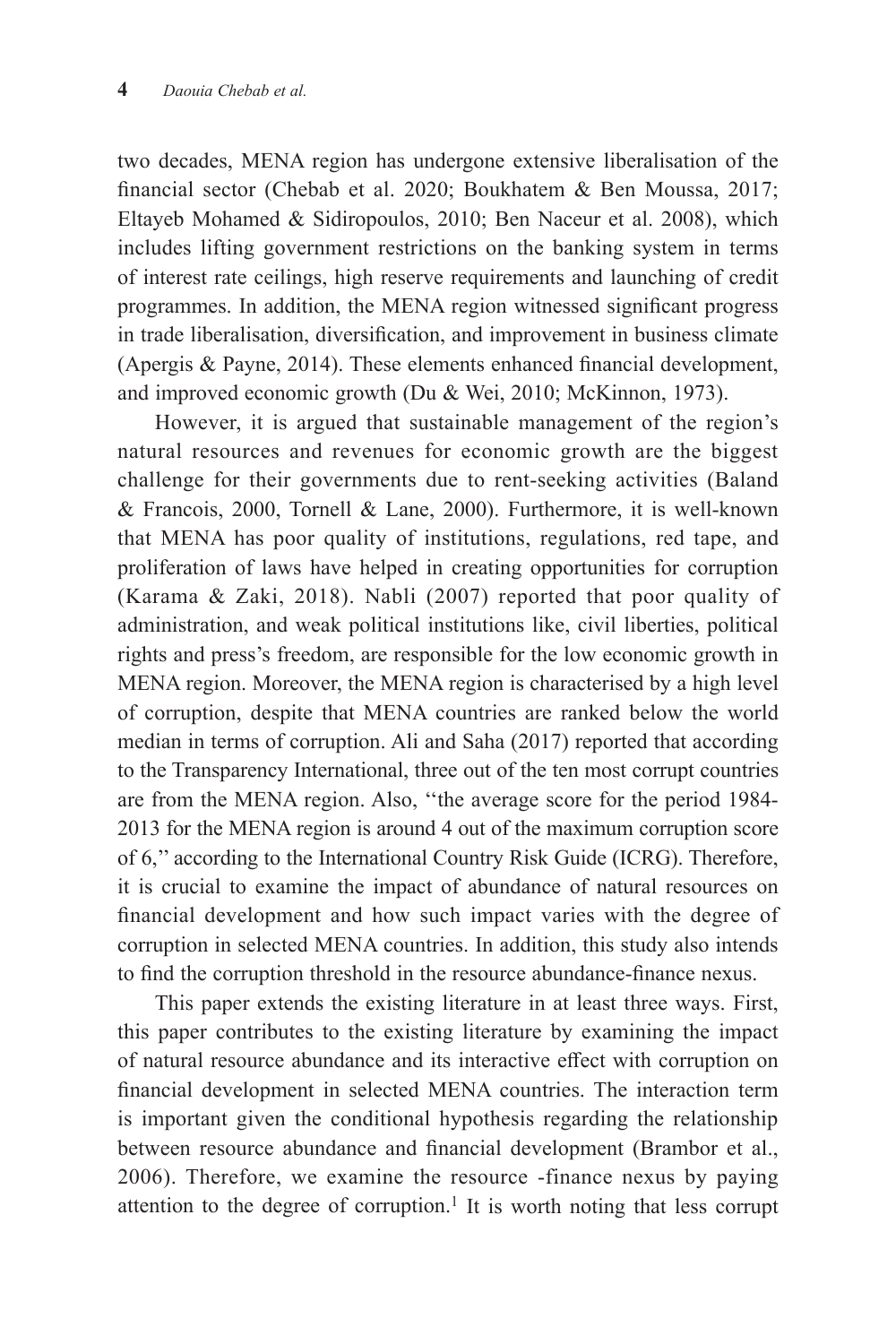institutions, in resource rich MENA countries, may expedite the usage of natural resource revenues, such as oil and gas rents, for productive investments that improve their ability to influence the financial system. In view of this, it is relevant to determine whether the degree of corruption in the resource abundant MENA countries impact the use of resource revenues, and hence their capacity to foster the pace of financial development.

Although several recent studies provide empirical evidence on the importance of institutional quality for financial performance and risk (Le et al., 2016; Klomp & de Haan, 2014), only limited econometric evidence drew the interaction impact of corruption on the resource abundance-finance nexus. A notable exception is the study of Bhattacharyya and Hodler (2014), where they employed an interaction term between resource revenues and political institutions for a sample of panel dataset with a cross-sectional dimension of 133 countries and a time dimension for the 1970 to 2005 period. They found that if political institutions are weak, then revenues from natural resource can damage the contract enforcement. Since poor contract enforcement drive financial development to be lower, resource revenues might hinder financial system in countries associated with poor political institutions. However, this type of interaction term is incomplete without estimating its threshold value.

Second, this paper estimates the threshold level of corruption for MENA countries. It is important to find out the threshold level of corruption in the relationship between abundance of natural resources and financial development because there is no study that has determined the existence of threshold corruption and its impact on the pace of financial development in the MENA region. Additionally, understanding how resource revenues may affect financial development by conditioning the degree of corruption in resource rich MENA countries, it would lead the policy makers to propose appropriate strategies to boost the financial system.

Furthermore, this research will focus only on the corruption rather than institutions. This is because institutional quality involves other aspects, for instance, the rule of law, government repudiation of contracts and bureaucracy. Therefore, this paper measures the capacity of resource rich MENA countries to promote its financial system if its corruption threshold is decreased to a certain level. Third, this paper adopts the technique of Brambor et al. (2006) to calculate the marginal effects for interaction term. According to Brambor et al. (2006), only 10% of the articles included all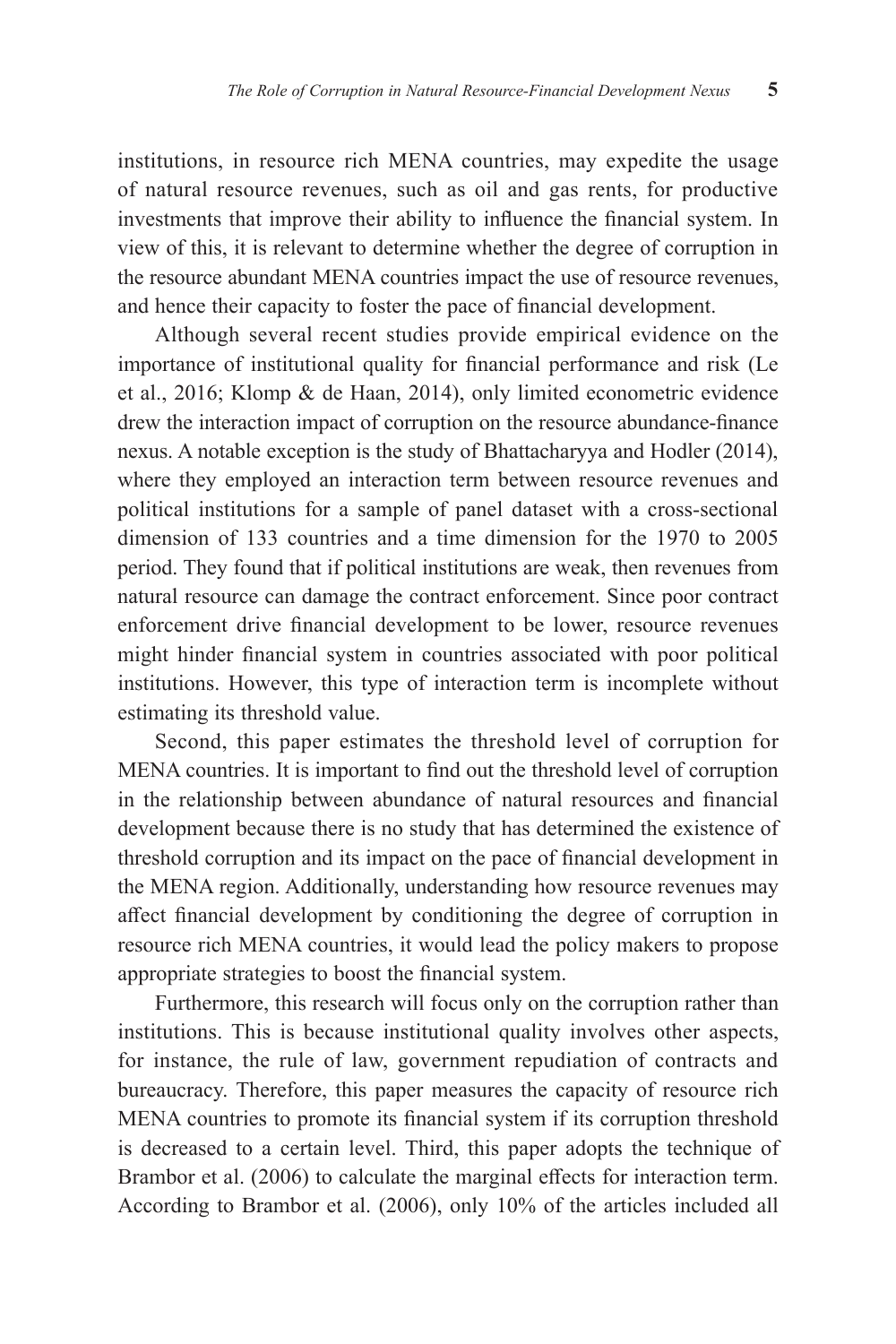constitutive terms, did not make the mistakes interpreting these terms, and calculated substantively meaningful marginal effects and standard errors.

## **2. Literature Review**

Over the last decades, the relationship between natural resource abundance and economic growth has witnessed a huge debate. Empirical studies argued that natural resources positively affect the economic growth. For instance, Salha et al. (2018) utilised the pooled mean group (PMG) estimator to examine the relationship between natural resource rents and economic growth in the top resource rich countries for the 1970 to 2013 period. They found a long-run positive relationship between the variables, which supports the natural resource bless hypothesis. Moreover, Redmon and Nasir (2020) found a positive and significant relationship between natural resources and economic growth in 30 countries over the period of 1999 to 2016 by using Random Effects, Fixed Effects, Panel Dynamic Least Squares and Panel Fully Modified Least Squares.

In the same line, other studies have shown that the natural resource abundance is negatively related to economic growth in developing countries (Kim & Lin, 2017; Mavrotas et al., 2011; Gylfason, 2001; Sachs, 2007; Sachs &Warner, 1995). These studies suggested that the abundance of natural resources causes Dutch Disease (see, Matsen & Torvik, 2005; van Wijnbergen, 1984), reduces the private and public incentives for accumulation of human capital (Gylfason, 2001), and leads to corruption and rent-seeking (Petermann et al., 2007; Baland & Francois, 2000). There are also studies that examined the relationship between natural resources and financial development. For example, Erdogan et al. (2020) examined the impact of natural resource exports on economic growth by focusing on the level of financial development in selected 11 countries for the 1996 to 2016 period. Based on their nonlinear panel data results, for the first regime, there is insignificant impact of oil exports on economic growth, where the rate of financial development is below 45%. For the second regime, where financial deepening is over 45%, an increase in oil exports by one unit leads to an increase of 7% in economic growth.

In the same line, Shahbaz et al. (2017) investigated the effect of abundant natural resource on financial development, using Bayer-Hanck cointegration approach in the United States (US). They found that natural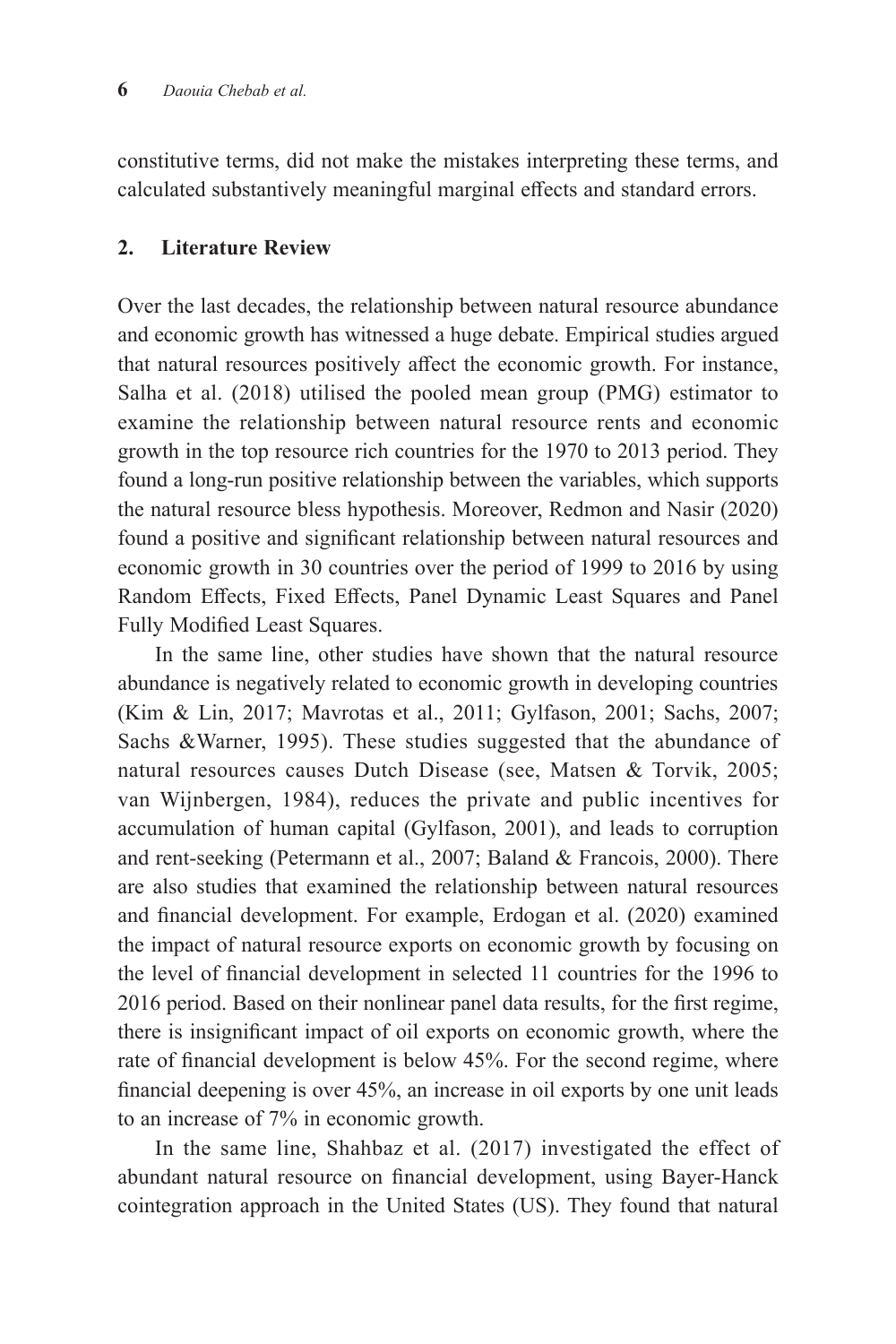resources can be used as an economic instrument to enhance the performance of financial sector through the role of education and economic growth. Also, a study conducted by Yuxiang and Chen (2011), who applied a system generalised method of moments (GMM) estimator, found that an abundance of mineral resource negates financial development in provincial of China. The authors also noted that resource plenty regions tend to have a slow pace of financial development when compared to resource scarce ones. Empirical evidence has shown that resource-rich countries have low level of financial development (Elbadawi & Soto, 2012; Frenkel, 2012; Gelb, 2010, 1988; Mehlum et al., 2006; Sachs & Warner, 2001; Cordon & Neary, 1982). Although considerable research has been devoted for investigating the impact of natural resources on economic growth, rather less attention has been paid to the MENA region. Apergis and Payne (2014) investigated the impact of oil abundance on economic growth in MENA region during the period 1990 to 2013 and found that from 1990 to 2003, oil abundance affected the economic growth negatively. But, after 2003, this impact became positive where the authors referred this change to the enhancement of institutional quality.

A few studies have explored the role of institutional quality and corruption on abundant natural resources and economic growth. Bhattacharyya and Holder (2010) showed that the quality of political institutions can determine how the abundance of natural resource affects economic policy choices. They argued that rent-seeking activities in resource-rich countries are the major reasons for weak political institutions. In a more recent study using the GMM estimation technique, Bhattacharyya and Holder (2014) found that natural resource revenues negate effective enforcement of contract, which in turn retards financial development, especially in countries with poor political institutions. From the other side, Saha and Ali (2017) investigated the role of economic growth in reducing corruption by using the two-way fixed effects technique for selected 16 MENA countries for the 1984 to 2013 period. This research focused on political and economic freedom, and whether these channels lower corruption in resource rich MENA countries. They found lowering the corruption level can be due to the interaction between political and economic freedom and the size of government in selected MENA countries.

The abundance of natural resources leads to rent-seeking activities in developing countries, which undermines the efficiency of institutions and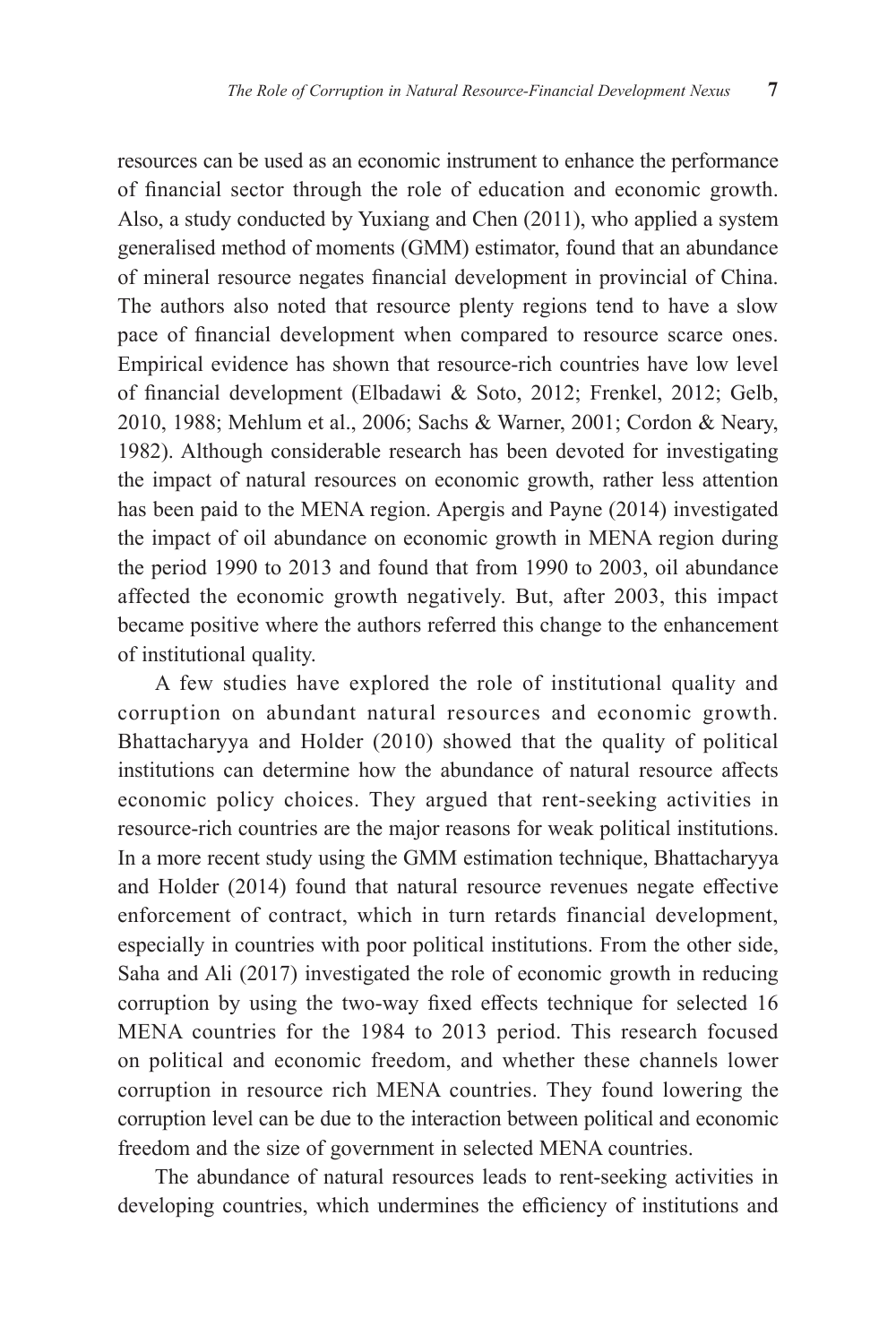rule of law (Ganda, 2020; Leite & Weidman, 1999). In addition, corruption induces lack of government confidence and low policy credibility. This makes implementing reforms that boost economic growth in the financial sector to be difficult for governments that are faced with low policy credibility (Yuxiang & Chen, 2011).

# **3. Methodology**

This paper employed the PMG, mean group (MG) and dynamic fixed effect (DFE) estimators, which were developed by Pesaran et al. (1999). The motivation behind choosing the PMG estimator in this research was first its' capability for estimating and producing consistent estimates of the long-run parameters of a dynamic heterogeneous panel. Second, the long-run effect of natural resource abundance and other related macroeconomic fundamentals are expected to be identical across MENA countries given their level of development, common geographic location and their abundance of natural resources, mainly oil and gas. However, fluctuations in the short-run are expected to reflect country-specific factors. Thus, the PMG estimator allows for this type of econometric specification by practically imposing common long-run effects with allowing short-run dynamics to be data driven for each country in the panel. Overall, using the PMG estimator, which allows heterogeneous dynamics in the short-run but assumes homogeneity in the long-run coefficients, has produced robust results. Unlike the MG estimator that assumes all slope coefficients to be heterogeneous, the PMG estimator assumes that some parameters are the same across countries. Moreover, the estimator overcomes heterogeneity bias often experienced when the DFE estimator is used (Pesaran et al. 1999).

# *3.1 PMG method*

We utilised the PMG method to test whether the relationship between resource abundance and financial development depends on the degree of corruption. Assuming that the equation in the long-run is given in the following form: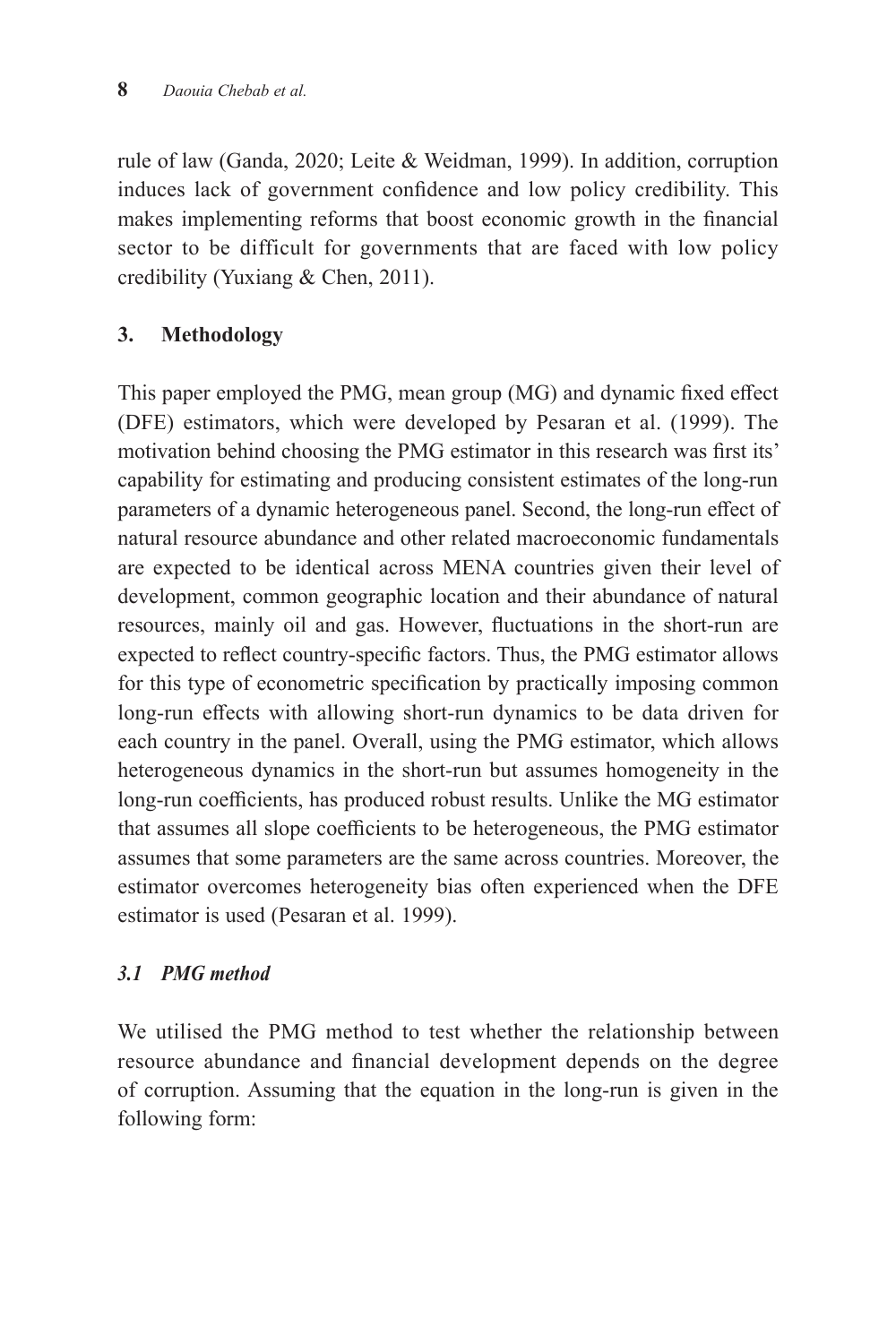$$
lnFD_{it} = \beta + \alpha_0 lnFD_{I,t-1} + \alpha_1 lnNR_{it} + \alpha_2 lnK_{it} + \alpha_3 lnHC_{it} + \alpha_4 lnTO_{it} + \alpha_5 lnC_{it} + \alpha_6 (lnNR_{it} * lnC_{it}) + \mu_{it}
$$
 (1)

$$
i = 1, 2, \ldots, N
$$
  $t = 1, 2, \ldots, N$ 

where  $lnFD_{it}$  is the natural-log of financial development,  $lnNR_{it}$  is the natural-log of natural resources,  $lnK<sub>it</sub>$  is the natural-log of capitalisation,  $lnE_i$  is the natural-log of human capital,  $lnTO_i$  is the natural-log of trade openness,  $\ln C_i$  is the natural-log of corruption and  $\mu_i$  is the residual term. We are mainly interested in the impact of a change in resource abundance as measured by (oil and gas rents), on financial development, as measured by (private credit, Pc) and how this impact depends on level of corruption (corruption index). Therefore, the impact of natural resource abundance and corruption on financial development is indicated by the coefficients of natural resource abundance,  $\alpha_1$ , and corruption,  $\alpha_5$ , respectively. In other words, the  $\alpha_1$  coefficient captures the effect of natural resource abundance on financial development when corruption does not exist. The same for the  $\alpha_5$ coefficient, it only captures the effect of corruption on financial development when natural resource abundance is zero. However, the coefficient of the interaction term between natural resource abundance and corruption,  $\alpha_{6}$ , indicates the differential effect in countries which have more corruption.

Besides, this study also used another two alternatives proxy for financial development, namely domestic credit and liquid liabilities, and one alternative proxy for natural resources, i.e. total natural capital for robustness check. The marginal effects for the interaction term are then calculated. According to Brambor et al. (2006), the marginal effect can be expressed as in Equation (2):

$$
\frac{\partial lnFD}{\partial lnNR} = \alpha_1 + \alpha_6 lnC_{it}
$$
\n(2)

The marginal effect is given by  $\alpha_1 + \alpha_6 \ln C_i$ . Both  $\alpha_1$  and  $\alpha_6$  are expected to be negative and significant, indicating that the negative impact of resource abundance on financial development increases with the degree of corruption in these countries.

This paper also estimates the threshold level of corruption for MENA countries. By considering the negative coefficient of resource rent  $(a_1)$  and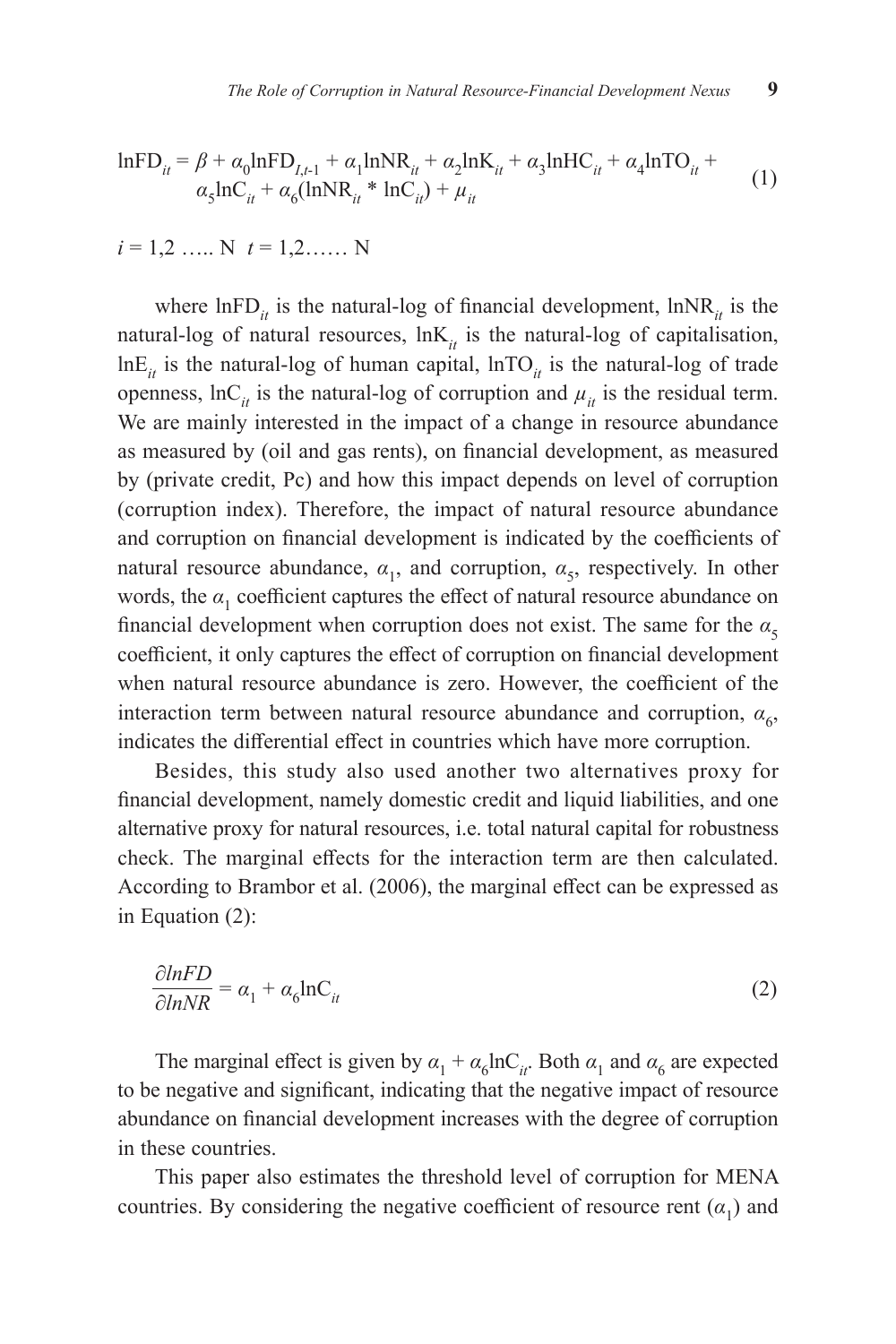that of the interaction term between resource rent and corruption  $(a<sub>6</sub>)$  in Equation (2), the threshold effect can be defined as follow:

$$
\ln C = -\frac{\alpha_1}{\alpha_6} \tag{3}
$$

#### *3.2 Data source*

We employed annual panel data from 11 countries of the MENA region, namely Algeria, Bahrain, Iran, Egypt, Kuwait, Morocco, Oman, Qatar, Saudi Arabia, Libya, and United Arab Emirates (UAE), over a period of 28 years, from 1987 to 2015. The selection of this period was constrained by the availability of data.

The model utilised three indicators to measure financial development. The three banking sector development indicators have been designated as ratios of the gross domestic product (GDP). Private sector credit reflects the private sector value of financial intermediary credits. Liquid liabilities measure the overall size of financial intermediaries relative to the size of the economy. Domestic credit is credit provided by the banking sector to the public and private sectors. These indicators were utilised because the MENA region is bank based. The bank-based index is considered for measuring financial development for various reasons. Previous studies stated that developing countries relied more on bank-based financial systems. Therefore, the relationship between the private sector and a well-established bank system is strong, in a way that efficient information obtained by private sectors due to this relationship persuades them to pay their debts regularly and on time (Daouia et al., 2020; Rajan & Zingales, 2003).

Following the model proposed by Shahbaz et al. (2018) and Dwumfour and Ntow-Gyamfi (2018), trade openness and corruption variables are also added into the model specification, in addition to physical capital and human capital. Based on the studies of Elhannani et al. (2016), Javadi et al. (2017), Bhattachraya and Hodler (2014), Sarmidi et al. (2012) and Cavalcanti et al. (2011), resource rents are used to measure the abundance of natural resource. According to the World Bank (2018), these include rents from energy, minerals, and forestry. However, this study focused only on rents from oil and gas. This definition of natural resource abundance is used by many researchers, such as Shahbaz et al., (2018), Ahmed et al. (2016), Satti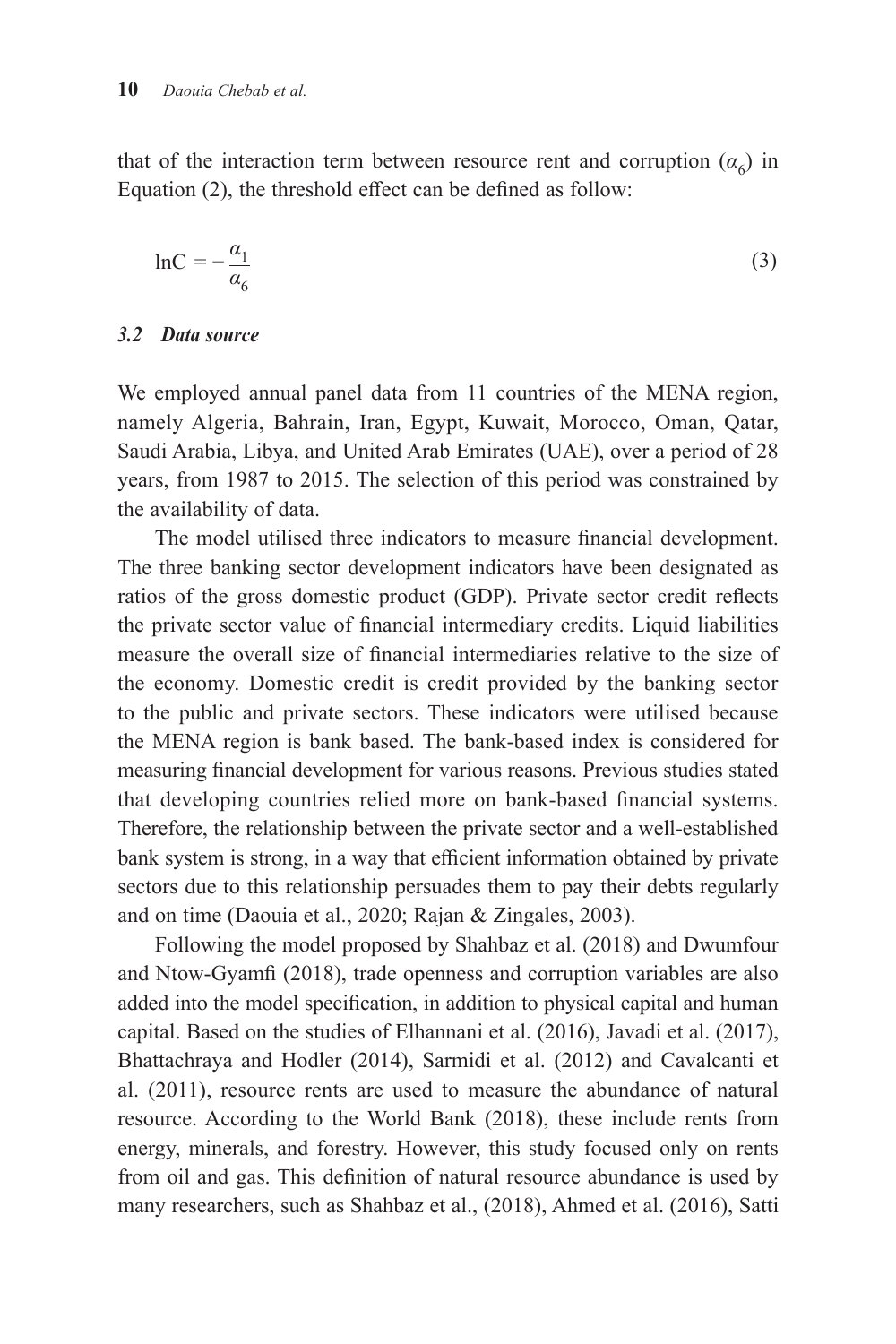et al. (2014), Papyrakis and Gerlagh (2006), and it measures the role of rents relative to the size of a country's economy. The World Bank defined oil and gas rents as the difference between the value of crude oil and gas production at world prices and the total costs of production. It is constructed by estimating the world price units of oil and gas and subtracting estimates of average unit costs of extraction and harvesting costs, which includes a reasonable return on capital. The unit rents are then multiplied by the physical quantities of oil that countries extract to determine the rents as a share of GDP.

The reason behind using the above measure of natural resource rents can be summarised in the following points. First, several researchers highlight that using this proxy recognises that oil and gas are unique commodities whose production costs are typically a small share of the total revenues earned from its sale. Rents afford the country the luxury of foregoing bureaucracy-building and seeking appropriate policies that promote financial development, and hence economic growth by offering a source of revenue that is largely independent of the citizenry (Costello, 2018; Barma et al. 2012). Second, it has been used in several recent studies (e.g., Bhattacharyya & Hodler, 2014; Sarmidi et al., 2012; Bhattacharyya & Hodler, 2010; Ross, 2006). Therefore, the main measure for resource abundance in this study is oil and gas rents as well as the total natural resource rents in GDP.

Also, Levine et al. (2000) indicated that if an economy is associated with low transparency, the cost of production would be higher, which leads to an additional cost that burden the consumer. Corruption can make the financial market to be deficient and hinders the growth process in an economy. Thus, the bank willingness for lending money will be reduced due to uncertainty in getting repayment from the borrowers. This leads to low level of financial development. In such situations, resource abundance is linked with high-income inequality due to corruption and mismanagement, which impedes economic growth. This shows that government wastes natural resources, i.e. minerals, oil, metals and energy (Rutland, 2008). As such, the corruption variable will be used and measured by the ICRG index. According to Herzfeld and Wiss (2003), the ICRG index takes the value from 0 to 6 for measuring the corruption at all levels of bureaucracy where the higher value of this index corresponds to low level of corruption.

The gross secondary school enrolment variable was used to measure the human capital variable. It has been found that education stimulates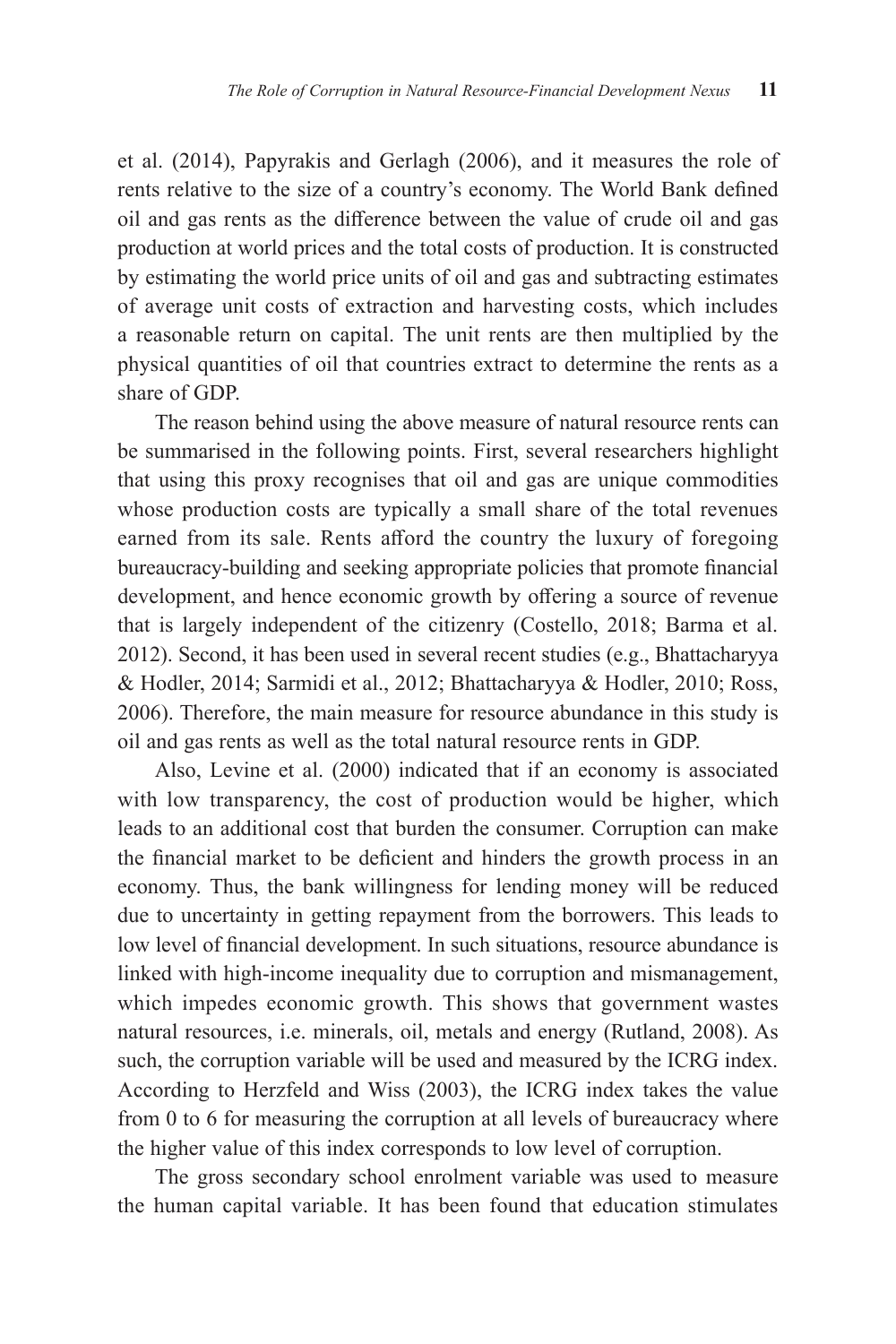innovation, which helps to create a positive spill-over impact, which enhances human capital and raise economic growth. The role played by education in enhancing human capital was advanced by the Human Capital theory, made popular by the "Chicago School", that is Becker (1964). Physical capital variable was also included in our model. Findings of Gylfason and Zoega (2001) demonstrated empirically that abundance of natural resources crowd out physical capital in the form of lower optimal savings and investments (small capital-output ratio), as well as slowing down the emergence of a well-developed financial system. This concurred with the findings of Atkinson and Hamilton (2003) who found diminishing rates of saving in resource-rich countries when compared to resource-poor countries.

All the variables and their definitions are presented in the Appendix Table A.1. Also, a summary of descriptive statistics and correlation matrix of the variables are displayed in Tables A.2 and A.3, respectively.

#### **4. Results and Discussion**

Before estimating our model, panel unit root test was conducted for all the series of our dataset. The results of Maddala and Wu (1999) and Im-Pesaran and Shin (2003) panel unit root test without and with trend are both presented in the appendix Table A.4. The results indicate that all the variables are integrated of order one, that is I (1). Therefore, we proceed to the long-run estimations by employing the PMG, MG and DFE methods. With the aid of the joint Hausman test, the homogeneity of the long-run coefficients was tested, and the results confirmed that PMG is the consistent and efficient estimator for all models. Only the results of PMG are reported<sup>2</sup> in Table 1.

In Table 1, Models 1, 2 and 3 show the results for financial development, measured by private credit, domestic credit and liquid liabilities, respectively. The results are presented for the models without interaction terms (Model 1a, Model 2a and Model 3a), and with interaction terms (Model 1b, Model 2b and Model 3b). For Model 1a, the PMG results show that financial development, measured by private credit, is negatively related with resource rents. In fact, the result suggests that a percentage point increase in resource rents, on average, causes the level of financial development to diminish by -2.033 in the long run. This finding suggests a significant negative relationship between resource rents and financial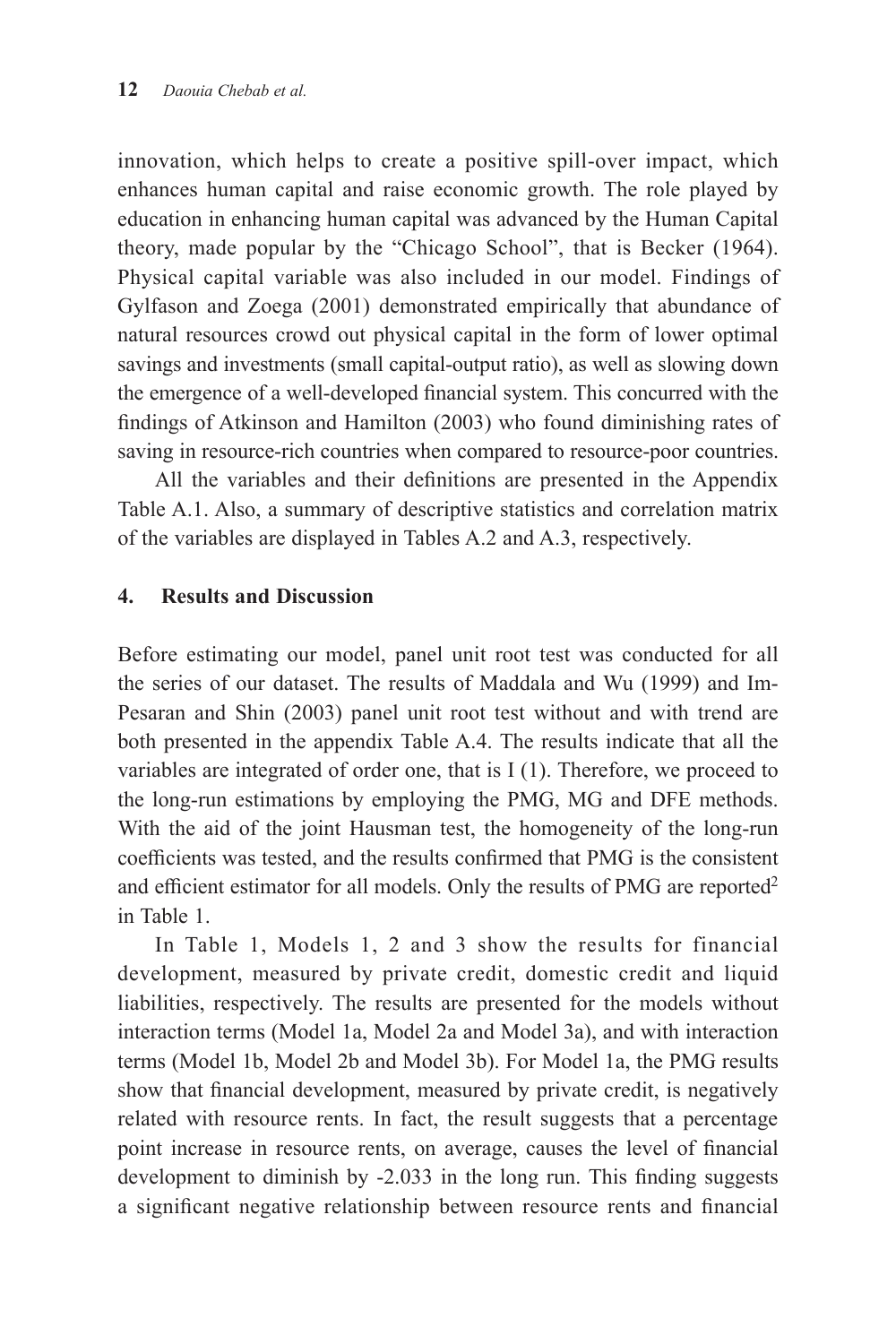|                                         |                     | Private credit      | Domestic credit     |                    | <b>Liquid liabilities</b> |                    |
|-----------------------------------------|---------------------|---------------------|---------------------|--------------------|---------------------------|--------------------|
|                                         | Model 1a (without   | Model 1b (with      | Model 2a (without   | Model 2b (with     | Model 3a (without         | Model 3b (with     |
|                                         | Interaction term)   | Interaction term    | Interaction term)   | Interaction term   | Interaction term)         | Interaction term)  |
| Long-run coefficient                    |                     |                     |                     |                    |                           |                    |
| Resource rents (oil<br>$\&$ gas)        | $-2.033***$ (0.451) | $-0.588***$ (0.177) | $-1.445***$ (0.324) | $-0.324*(0.176)$   | $-2.08***$ (0.356)        | $-0.862*(0.441)$   |
| Corruption                              | 0.319(0.347)        | $0.480*(0.258)$     | $0.810**$ (0.342)   | $1.604***$ (0.539) | $0.069*(0.036)$           | $-0.123(0.357)$    |
| Resource                                |                     | $-0.69*(0.39)$      |                     | $-6.87***$ (0.18)  |                           | $-0.79**$ (0.40)   |
| rents*corruption                        |                     |                     |                     |                    |                           |                    |
| Physical capital                        | $-0.451(0.276)$     | 0.219 (0.016)       | $-0.081(0.277)$     | $-0.199(0.271)$    | 0.024(0.048)              | $-1.051*(0.545)$   |
| Human capital                           | $1.782***$ (0.467)  | $.332***$ (0.302)   | 2.166*** (0.390)    | $1.241***$ (0.394) | $0.612***$ (0.111)        | $2.081***$ (0.619) |
| Trade openness                          | $3.098***$ (0.802)  | $.644***$ $(0.331)$ | 3.118*** (0.907)    | $(.058***0.507)$   | $0.499***$ (0.066)        | $2.170***$ (0.840) |
| <b>Error</b> correction<br>coefficients | $-0.052*(0.031)$    | $-0.072*(0.047)$    | $-0.074***$ (0.031) | $-0.059**$ (0.029) | $-0.138**$ (0.054)        | $-0.044*(0.023)$   |
| Short run coefficients                  |                     |                     |                     |                    |                           |                    |
| A Resource rents (oil<br>$\&$ gas)      | $-0.097(0.067)$     | $-0.023(0.105)$     | $-0.110(0.081)$     | $-0.101(0.194)$    | $-0.118(0.112)$           | 0.062(0.083)       |
| $\triangle$ Corruption                  | 0.117 (0.108)       | 0.260(0.163)        | 0.191 (0.125)       | 0.283 (0.244)      | $-0.001(0.077)$           | 0.154(0.149)       |
| $\triangle$ Resource                    |                     | $-0.480(0.480)$     |                     | $-0.579(0.583)$    |                           | $-0.247(0.245)$    |
| rents*corruption                        |                     |                     |                     |                    |                           |                    |
| A Physical capital                      | $0.174*(0.102)$     | 0.106(0.079)        | $0.238**$ (0.119)   | $0.222**$ (0.107)  | 0.050(0.061)              | 0.096(0.059)       |
| A Human capital                         | $-0.339(0.475)$     | $-0.471(0.379)$     | $-0.402(0.503)$     | $-0.272(0.437)$    | $-0.254(0.349)$           | 0.180(0.363)       |
| A Trade openness                        | $-0.272(0.168)$     | $-0.093(0.201)$     | $-0.142(0.238)$     | 0.095(0.135)       | $-0.218(0.133)$           | $-0.117(0.183)$    |
| Constant                                | $-0.493(0.328)$     | $-0.467(0.395)$     | $-0.365**$ (0.160)  | $-0.526*(0.300)$   | $-0.122**$ $(0.055)$      | $-0.306(0.201)$    |
| Country                                 |                     |                     |                     |                    |                           |                    |
| Observations                            | 308                 | 308                 | 308                 | 308                | 308                       | 308                |
| Marginal effects                        |                     |                     |                     |                    |                           |                    |
| Mean                                    |                     | $-2.34$             |                     | $-17.77$           |                           | $-2.87$            |

Table 1: PMG Estimations **Table 1**: PMG Estimations

 $-3.35$  $-2.34$ <br> $-1.28$ 

> $\top$

 $\bar{\rm I}$ 

Maximum Minimum

Mean  $-2.87$  –  $-17.77$  –  $-17.77$  –  $-1$ VOIT – -1.28 – -1.28 – -1.28 – -1.28 – -1.28 – -1.28 – -1.28 – -1.28 – -1.28 – -1.28 – -1.28 – -1.28 – -1.28 – -1.28 – -1.28 – -1.28 – -1.28 – -1.28 – -1.28 – -1.28 – -1.28 – -1.28 – -1.28 – -1.28 – -1.28 – -1.28 – -1.28 – Naximum – -3.35 – -3.35 – -3.35 – -4.02.27.27.91 – -4.02.27.27.91 – -4.02.27.27.91 – -4.02.27.27.97 – -4.02.27

 $\bar{\bar{1}}$  $\perp$  $\frac{1}{2}$ 

 $-2.87$  $-1.65$  $-4.02$ 

> $\bar{1}$  $\overline{1}$

 $61.7 -27.80$ 

Notes: 1\*, \*\*, and \*\*\* indicate significance at 10%, 5%, and 1%. 2. Standard errors are in parentheses. Notes: 1\*, \*\*, and \*\*\* indicate significance at 10%, 5%, and 1%. 2. Standard errors are in parentheses.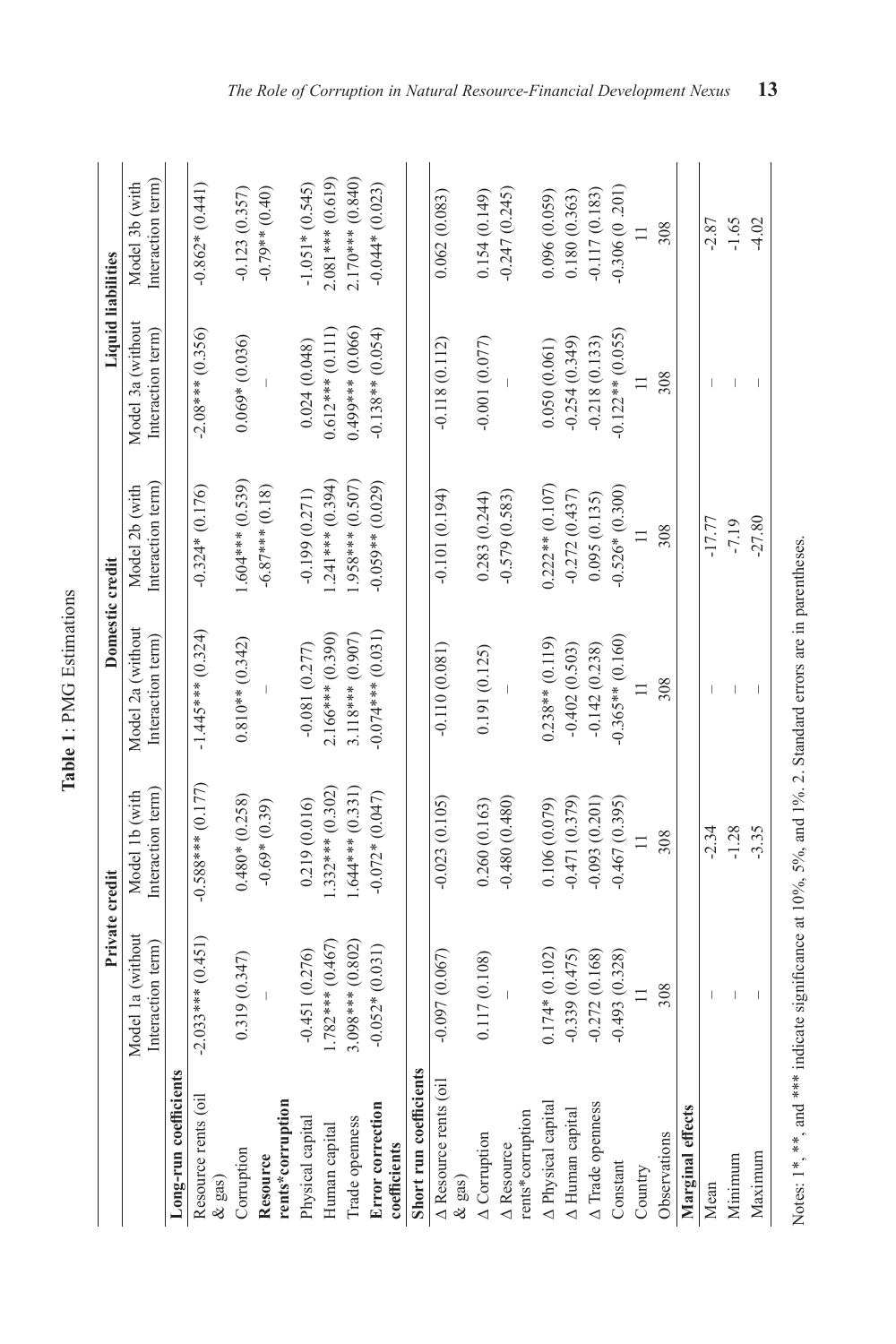development. It supports the hypothesis that countries that rely more on natural resource will have lower level of financial development. This result is compatible with that of Yuxiang and Chen (2011) who found that changes in mineral resource exploitation affect the pace of financial development negatively in China.

While this evidence may not be adequate given the nature of our arguments and econometric specification, it provides a groundwork to examine the impact of the interaction terms between resource abundance and corruption on the pace of financial development. Model 1b from Table1 shows the estimated results of the impact of resource rents on financial development after accounting for the interaction term between resource rents and corruption. Based on this model, resource rents impact negatively on financial development. The coefficient of the interaction term turns out to be negative and statistically significant with the following value, -0.69 when private credit is used as proxy for financial development. Since the coefficient of the interaction term is negative, it implies that the higher the level of corruption, the more negative the effect of resource rents on financial development. These data must be interpreted with caution, as higher score of indices indicates a lower level of corruption. Therefore, the marginal effect of resource rents on financial development falls as the degree of corruption increases, or the lower the score of the corruption perception index. This indicates that the relationship between resource rents and financial development varies across countries depending on the degree of corruption. A resource-rich but highly corrupt country can develop its financial system by fighting corruption. This empirical finding is again compatible with that of Yuxiang and Chen, (2011), which reveals that the abundance of natural resources may retard financial development by increasing opportunities for rent-seeking and corruption.

To shed more light on the relevance of the interaction term in the interpretation of the results, the marginal effect of financial development with respect to resource rents is computed at different levels of corruption. The estimated coefficients from the Model 1b of Table 1, where financial development is measured by private sector, and the mean, maximum and minimum levels of corruption from Table A.2 of descriptive statistics (in the appendix) are utilised to calculate marginal effects. The marginal effect of financial development with respect to resource rents at the mean level of corruption where financial development is measured by the private sector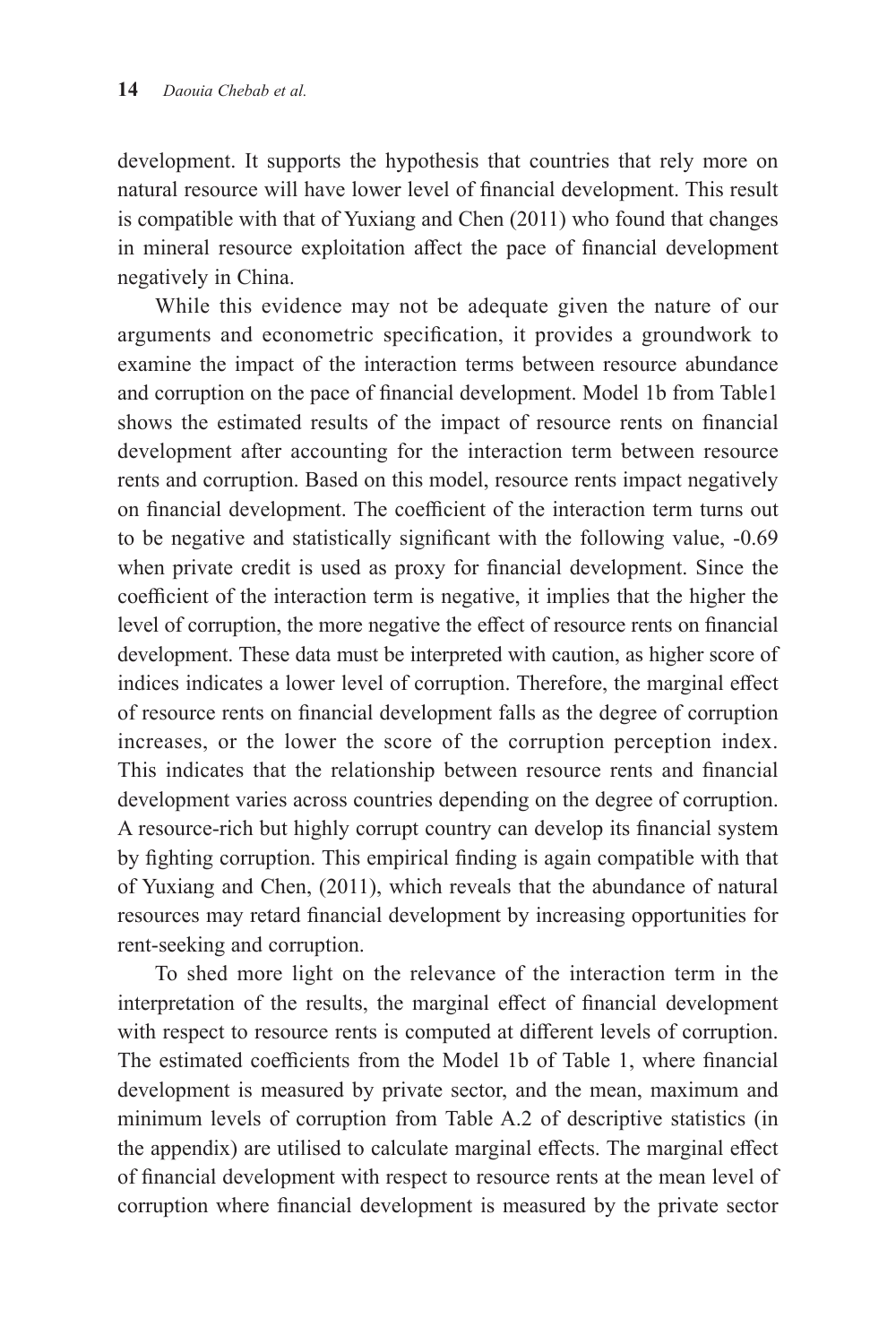(Model 1b) is -2.341, (-0.588- 0.69\*2.54). Similarly, the same derivative (marginal effect) calculated at the maximum level of corruption takes the value of -3.348. Even when the marginal effect is examined at the minimum level of corruption, it turns out to be negative 1.278. This suggests that the marginal effect of resource rents on financial development falls as the degree of corruption increases or the corruption perception index drops in selected MENA countries.

Finally, this paper also estimates the threshold level of corruption for MENA countries. Given the negative sign of resource rents  $(\alpha_1)$  and the negative coefficient of the interaction term  $(a<sub>6</sub>)$  in Equation (3), the threshold value for private sector credit as the main proxy for financial development (Model 1b) is -0.85. Therefore, while more resource rents decrease the pace of financial development, the effect becomes worse when the country exhibits higher degree of corruption that pass the threshold. Furthermore, as lower score of indices indicates higher level of corruption, which confirm that selected MENA countries with lower scores of corruptions are associated with worse levels of financial development. Moreover, some of the control variables used in the estimation turn out to be significant determinants of financial development. For instance, the coefficients of gross secondary school enrolment and trade openness are both positive and highly significant at conventional levels, which is consistent with the theory. However, the coefficient of gross fixed capital formation is positive but insignificant.

#### *4.1 Discussion of findings*

Based on the estimated results, this paper provides empirical evidence on the negative link between natural resource and financial development in the resource-rich MENA countries. The paper argues that resource rent is negatively associated with financial development, and countries that are more dependent on natural resources tend to have lower levels of financial development. Therefore, the abundance of natural resources hampers the level of financial development and hence distorts allocation of capital, which slows down economic growth.

The interaction term between resource rents and corruption is found to be negative and statistically significant. It indicates that as the degree of corruption increases, the more negative the impact of resource abundance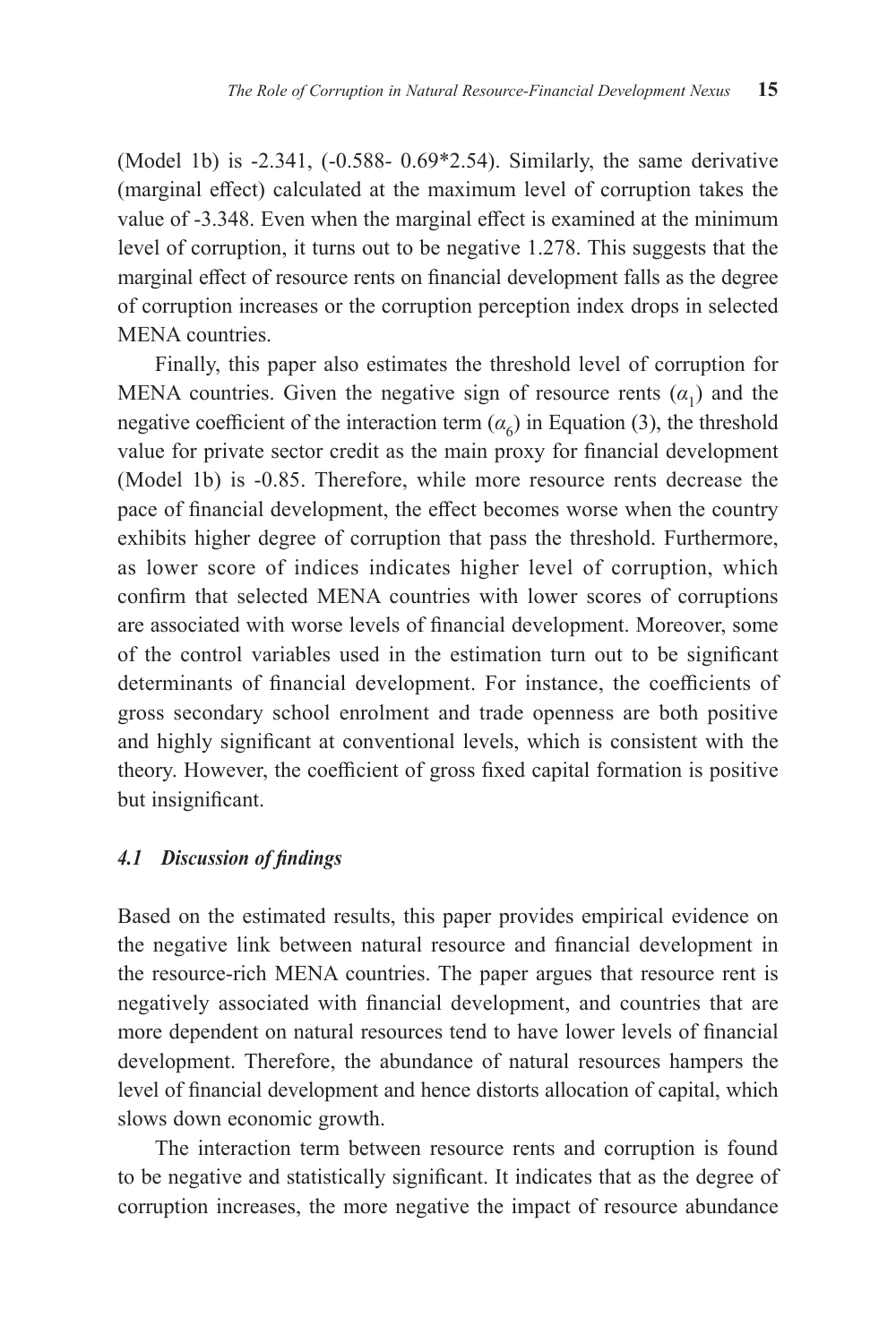on the level of financial development becomes. That is the simultaneous interaction of natural resource abundance and corruption is harmful for financial sector growth, an effect akin to the resource curse phenomenon. This finding suggests that corruption reduces government confidence and policy credibility. This is because implementing reforms that boost economic growth in the financial sector becomes more difficult for governments that are faced with low policy credibility. Furthermore, Sachs and Warner (1999) argued that natural resource abundance may instil a false sense of security in people, which then leads the government to lose sight of the needful for financial reforms, which in turn is a prerequisite for the development of the financial system in developing countries. Comparably, these findings are in accord with the results of Leite and Weidmann (1999) who reported that the abundance of natural resources might intensify the level of corruption especially in developing countries, where the rule of law and institutions are inefficient due to rent seeking activities. Also, Robinson et al. (2006) stated that natural resource discovery is most likely to generate economic rents, which give rise to higher tendencies of corruption in the public sector.

Other control variables used in the regression have produced statistically significant coefficients at conventional levels. In the three models, where financial development was measured by three proxies: private credit, liquid liabilities and domestic credit respectively, trade is found to be positive and significant in boosting financial development. It implies that, on average, additional revenues received from trade are invested to promote the development of financial sector. Therefore, in a relatively closed economy, trade openness might serve as an efficient stimulus for financial development and growth. Our finding is in line with the outcomes of Rajan and Zingales (2003) who argued that when borders of a country are open to capital flows and trade, the objection to the pace of financial development quietens, and development will flourish.

Also, human capital is found to have positive and significant impact on the level of financial development in all specifications. This suggests that education stimulates financial development. This happens through a well-organised, management and governance of firms, which enhances their productive efficiency. Furthermore, education contributes to the development of finance through research activities, which affects factor productivity either directly or indirectly. Education enables the diffusion of knowledge in the financial sector, namely, to measure, access and manage financial stability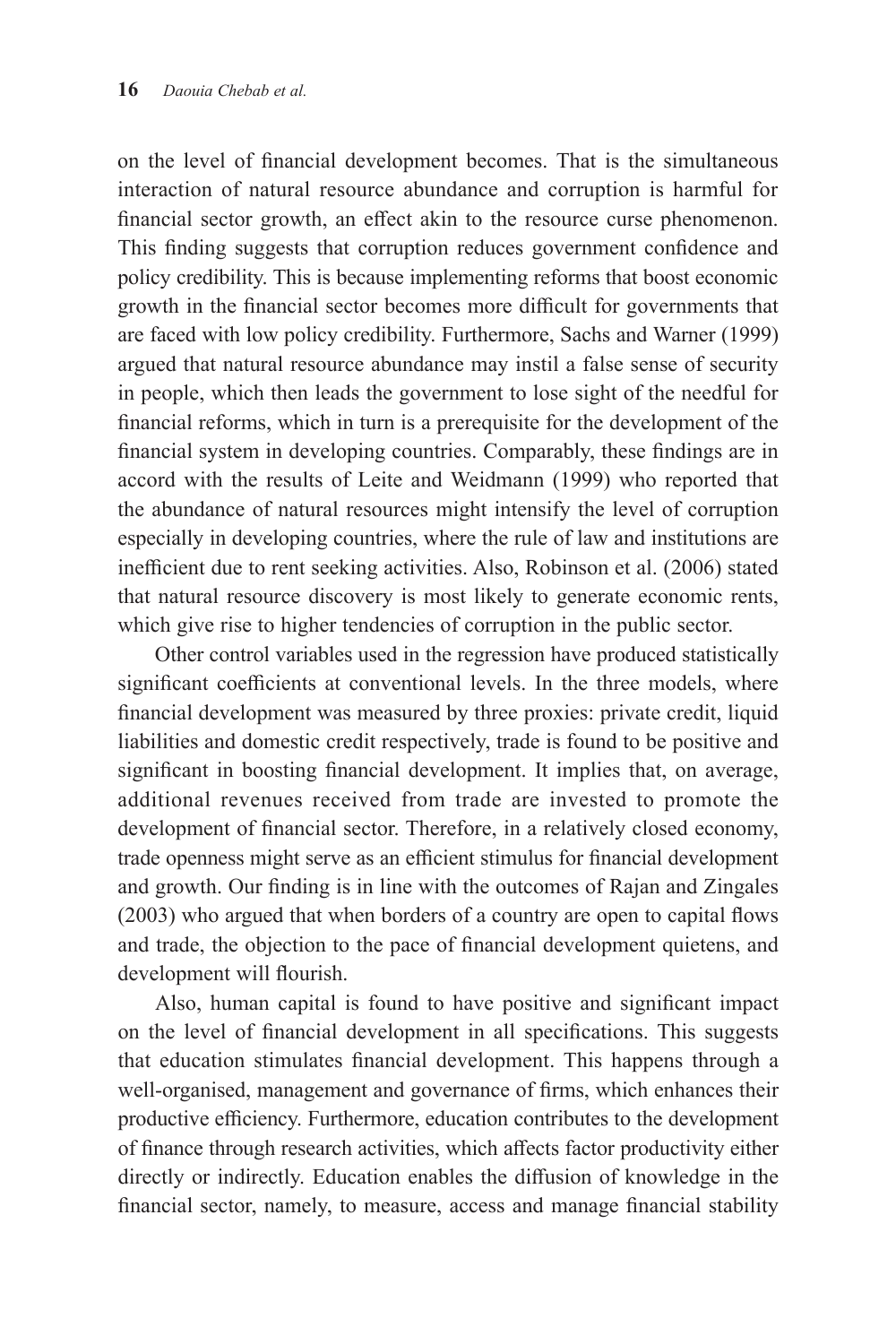by raising the flexibility of financial development for absorbing shocks that correlate with the intermediation process. Our empirical evidence is compatible with Hatemi-J and Shamsuddin (2016) who reported that education drives the pace of financial development through human capital. To test the sensitivity and robustness of our results, another set of regression was considered using alternative measure of abundance of natural resources, which is the total natural resource rent. Overall, the estimated results reinforce the earlier findings.

#### *4.2 Robustness checks*

To access the robustness of our results, in Table 1, Model 2 and Model 3, domestic credit as percentage of GDP and liquid liabilities as share of GDP are also used in the estimation as alternative measures of financial development. Similarly, the estimation results show that the coefficient of resource rents is negative and significant using both alternative measures of financial development. Based on the results, a percentage increase in resource rents mitigates the pace of financial development by -1.45 and -2.08 respectively. Compare with previous results where private credit is used to measure financial development, it is noticeable that the impact of the resource rents on financial development is higher when the domestic credit is used as a proxy for financial development.

Therefore, by employing two other measures of financial development namely, domestic credit and liquid liabilities, our findings confirm the significance of the negative relationship between resource rents and financial development, which implies that selected MENA countries reliant more on natural resource tend to have lower levels of financial development. The significance and the sign of the control variables do not alter by utilising domestic credit and the share of liquid liabilities in GDP as the alternative proxies for financial development. The exception is the corruption variable, which is found to be positive and significant in both Models 2a and 3a compared to the results obtained in Model 1a. This means that as the score of corruption is higher, the country should enjoy a higher development of finance. However, the higher score determines a lower level of corruption.

Models 2b and 3b from Table 1 illustrate the outcomes of the impact of resource rents on financial development including the interaction term, resource rents corruption. Again, the results indicate a negative impact of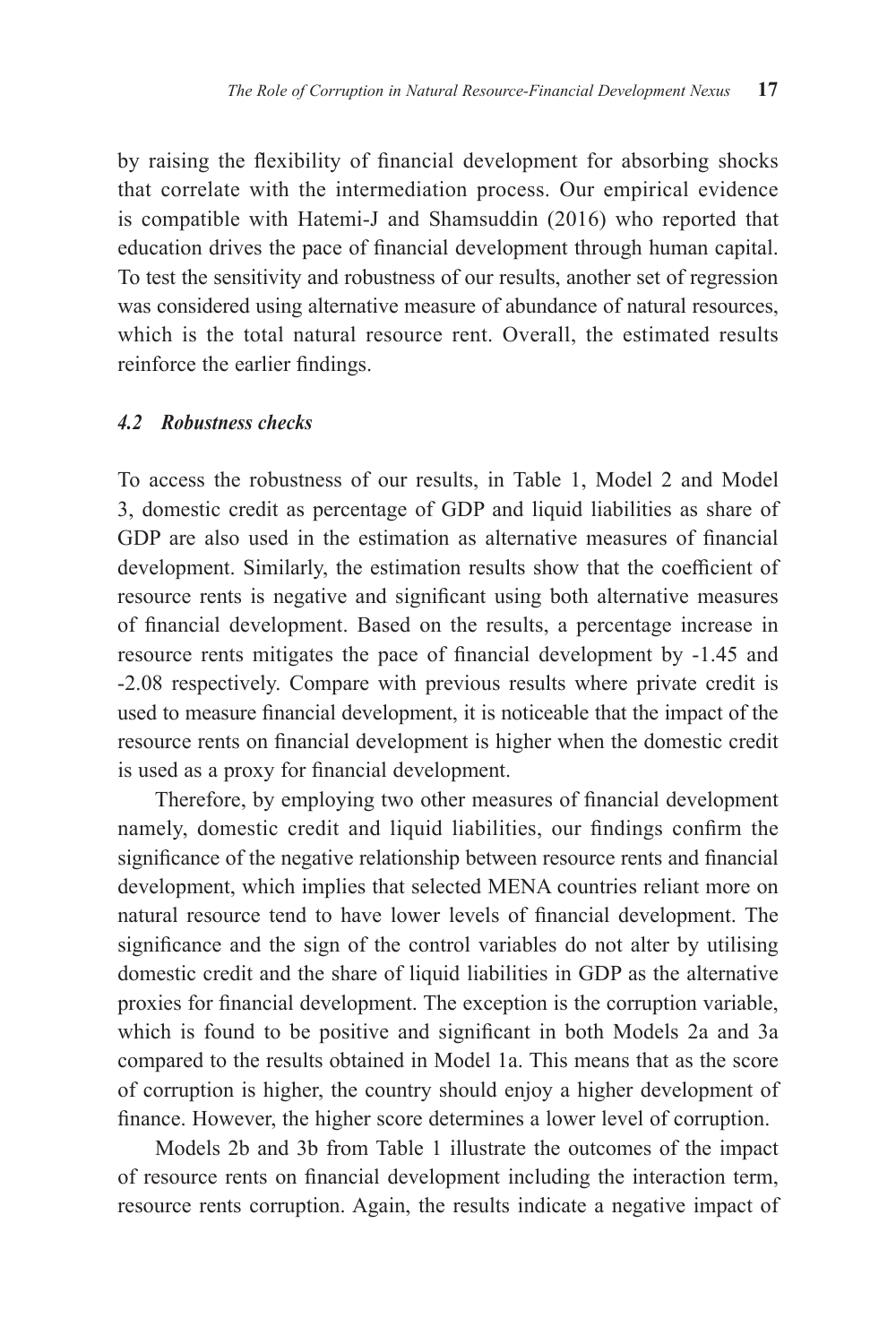resource rents on domestic credit and liquid liabilities. This indicate that the higher the level of corruption, the more negative the effect of resource rents on financial development. Similar as previous results, the marginal effect was calculated in both Models 2b, 3b, at the mean, minimum and maximum levels of corruption and the values are reported in Table 1. In addition, the threshold values for financial development, measured by domestic credit and liquid liabilities, are -0.05 and -1.09 respectively. Thus, while more resource rents erode the financial system, the impact turn to be worse when the country exhibits higher degree of corruption that passes the threshold. Our empirical findings are robust to the alternative measure of resource abundance.

Additionally, an alternative measure of resource abundance, total natural capital, is used to check the robustness of the results, as reported in Table 2. The PMG results indicate a negative and statistical significance of the variable of interest, total natural capital in Models 1a, 2a and 3a, where financial development is measured by private credit, domestic credit and liquid liabilities. This implies that in the long-run, a percentage increase in total natural capital decreases the pace of financial development by -1.98, -0.039, and -0.023 in Models 1a, 2a and 3a, respectively. Again, our findings support the hypothesis stated that more reliant countries on natural resources tend to have a lower level of financial development.

Table 2 also presents the estimated results of the impact of total natural capital on the pace of financial development involving the interaction term between total natural capital and corruption. Based on these results, total natural capital is again found to have a significant negative impact on financial development (Models 1b, 2b and 3b) under the three proxies of financial development. The coefficients of the interaction term are negative and highly significant at 0.99, 0.04 and 1.25 for private credit, domestic credit and liquid liabilities, respectively. This denotes that the higher the level of corruption the more negative the effect of resource rents on financial development, and thereby confirming our results in Table1.

Like before, the marginal effects of financial development by respecting to the total natural capital are computed at various levels of corruption, only for Model 1b because the coefficients of total natural capital are not significant for Models 2b and 3b. The values of the marginal effect are, -3.77, -2.24 and -5.22 at the mean, minimum and at the maximum levels of corruption, respectively. These negative values denote that the marginal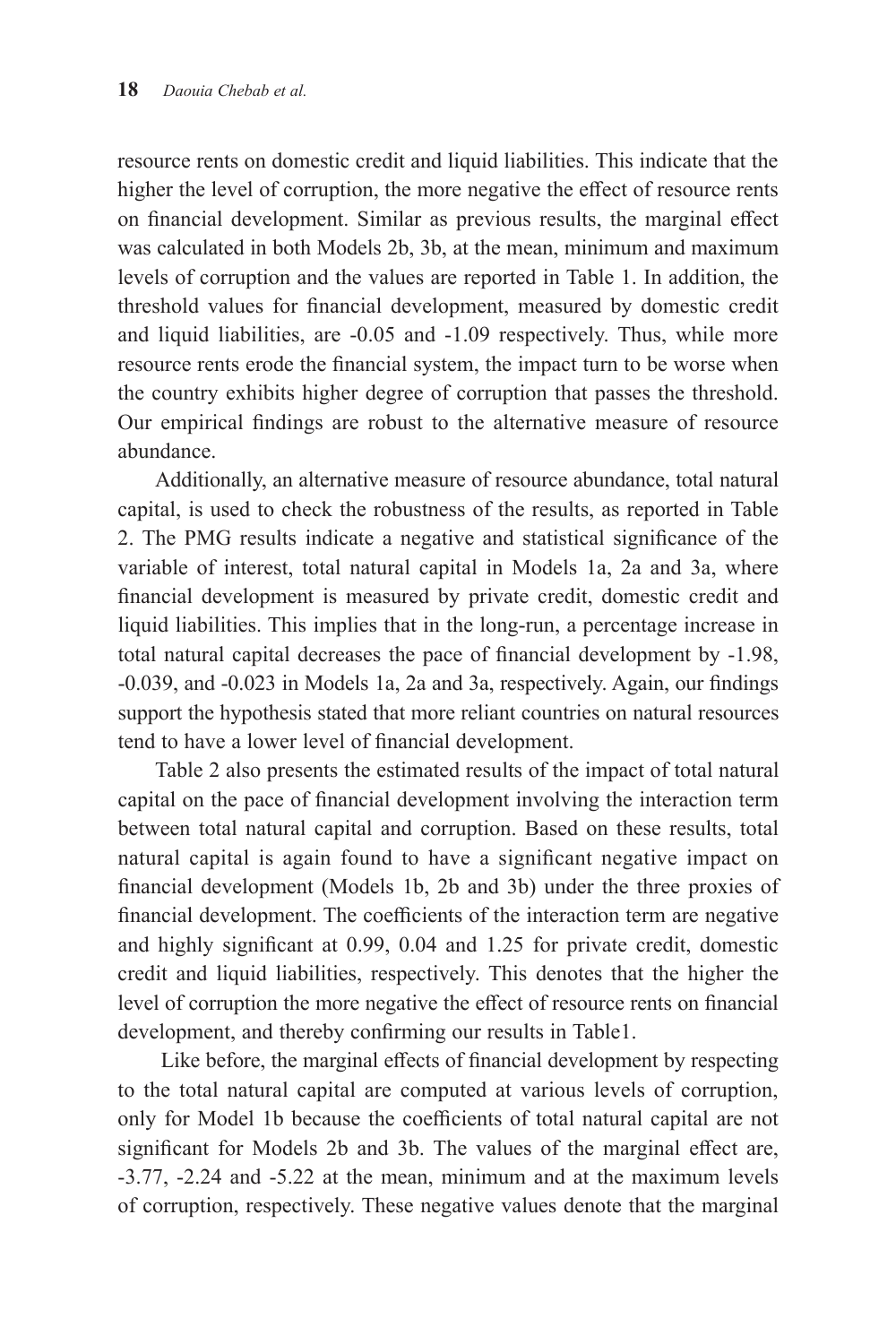|                                       | Private credit                         |                                    | Domestic credit                        |                                    | <b>Liquid liabilities</b>             |                                    |
|---------------------------------------|----------------------------------------|------------------------------------|----------------------------------------|------------------------------------|---------------------------------------|------------------------------------|
|                                       | Model 1a (without<br>Interaction term) | Interaction term<br>Model 1b (with | Model 2a (without<br>Interaction term) | Interaction term<br>Model 2b (with | Model 3a (without<br>Interaction term | Interaction term<br>Model 3b (with |
| Long-run coefficients                 |                                        |                                    |                                        |                                    |                                       |                                    |
| Total natural capital                 | $-1.980***$ (0.413)                    | $-1.251**$ (0.361)                 | $-0.039***$ (0.009)                    | 0.045 (0.106)                      | $-0.023***$ (0.005)                   | $-0.009(0.009)$                    |
| Corruption                            | 0.231(0.315)                           | $1.045**$ $(0.440)$                | 0.083(0.052)                           | $1.042**$ $(0.332)$                | $-0.010(0.035)$                       | $1.008***$ (0.340)                 |
| Total natural                         |                                        | $-0.992**$ (0.378)                 |                                        | $-0.044***$ (0.011)                |                                       | $-1.249***$ (0.386)                |
| capital*corruption                    |                                        |                                    |                                        |                                    |                                       |                                    |
| Physical capital                      | $-0.397(0.256)$                        | $-0.201(0.271)$                    | $0.556***$ (0.123)                     | 0.115(0.138)                       | $-0.114(0.155)$                       | $-0.267(0.363)$                    |
| Human capital                         | $1.666***$ (0.420)                     | $.772***$ (0.390)                  | $0.799***$ (0.195)                     | $0.542*(0.308)$                    | $1.280***$ (0.276)                    | $2.610***$ (0.659)                 |
| Trade openness                        | $2.903***$ (0.718)                     | 2.379*** (0.617)                   | $0.762***$ (0.188)                     | $.381***$ (0.244)                  | $0.802***$ (0.185)                    | $1.062**$ (0.509)                  |
| Error correction                      | $-0.061*(0.033)$                       | $-0.076*(0.043)$                   | $-0.119**$ (0.046)                     | $-0.090**$ (0.039)                 | $-0.078*(0.041)$                      | $-0.064*(0.037)$                   |
| coefficients                          |                                        |                                    |                                        |                                    |                                       |                                    |
| Short run coefficients                |                                        |                                    |                                        |                                    |                                       |                                    |
| $\triangle$ Total natural<br>capital  | (670.071(0.079))                       | $-0.118(0.237)$                    | $-0.006(0.001)$                        | $-0.291(0.237)$                    | $-0.007***$ (0.002)                   | $-0.011***$ (0.004)                |
| $\triangle$ Corruption                | 0.087(0.113)                           | 0.008(0.341)                       | 0.0659(0.059)                          | 0.149(0.240)                       | $-0.009(0.030)$                       | $-0.251(0.168)$                    |
| capital*corruption<br>A Total natural |                                        | 0.016(0.249)                       |                                        | 0.005(0.007)                       |                                       | 0.158(0.121)                       |
| A Physical capital                    | $0.189*(0.102)$                        | 0.165(0.111)                       | 0.111 (0.106)                          | $0.181*(0.092)$                    | 0.088 (0.054)                         | 0.066 (0.050)                      |
| A Human capital                       | $-0.245(0.467)$                        | $-0.577(0.560)$                    | $-0.325(0.349)$                        | $-0.382(0.377)$                    | $-0.073(0.047)$                       | $-0.372(0.241)$                    |
| A Trade openness                      | $-0.321*(0.174)$                       | $-0.276***$ (0.063)                | 0.043(0.105)                           | 0.223(0.200)                       | $-0.202*(0.116)$                      | $-0.060(0.150)$                    |
| Constant                              | $-0.542*(0.306)$                       | $-0.755*(0.443)$                   | $-0.481**$ (0.202)                     | $-0.335**$ (0.171)                 | $-0.286*(0.170)$                      | $-0.655(0.403)$                    |
| Country                               | $\equiv$                               |                                    |                                        |                                    |                                       | $\equiv$                           |
| Observations                          | 308                                    | 308                                | 308                                    | 308                                | 308                                   | 308                                |
| Marginal effects                      |                                        |                                    |                                        |                                    |                                       |                                    |
| Mean                                  |                                        | $-3.77$                            |                                        |                                    |                                       |                                    |
| Minimum                               |                                        | $-2.24$                            |                                        |                                    |                                       |                                    |
| Maximur                               |                                        | $-5.22$                            |                                        |                                    |                                       |                                    |

Table 2: PMG Results - Robustness Checks with Total Natural Capital **Table 2**: PMG Results – Robustness Checks with Total Natural Capital

Notes: 1\*, \*\*, and \*\*\* indicate significance at 10%, 5%, and 1%. 2. Standard errors are in parentheses. Notes: 1\*, \*\*\*, and \*\*\* indicate significance at  $10\%$ ,  $5\%$ , and  $1\%$ . 2. Standard errors are in parentheses.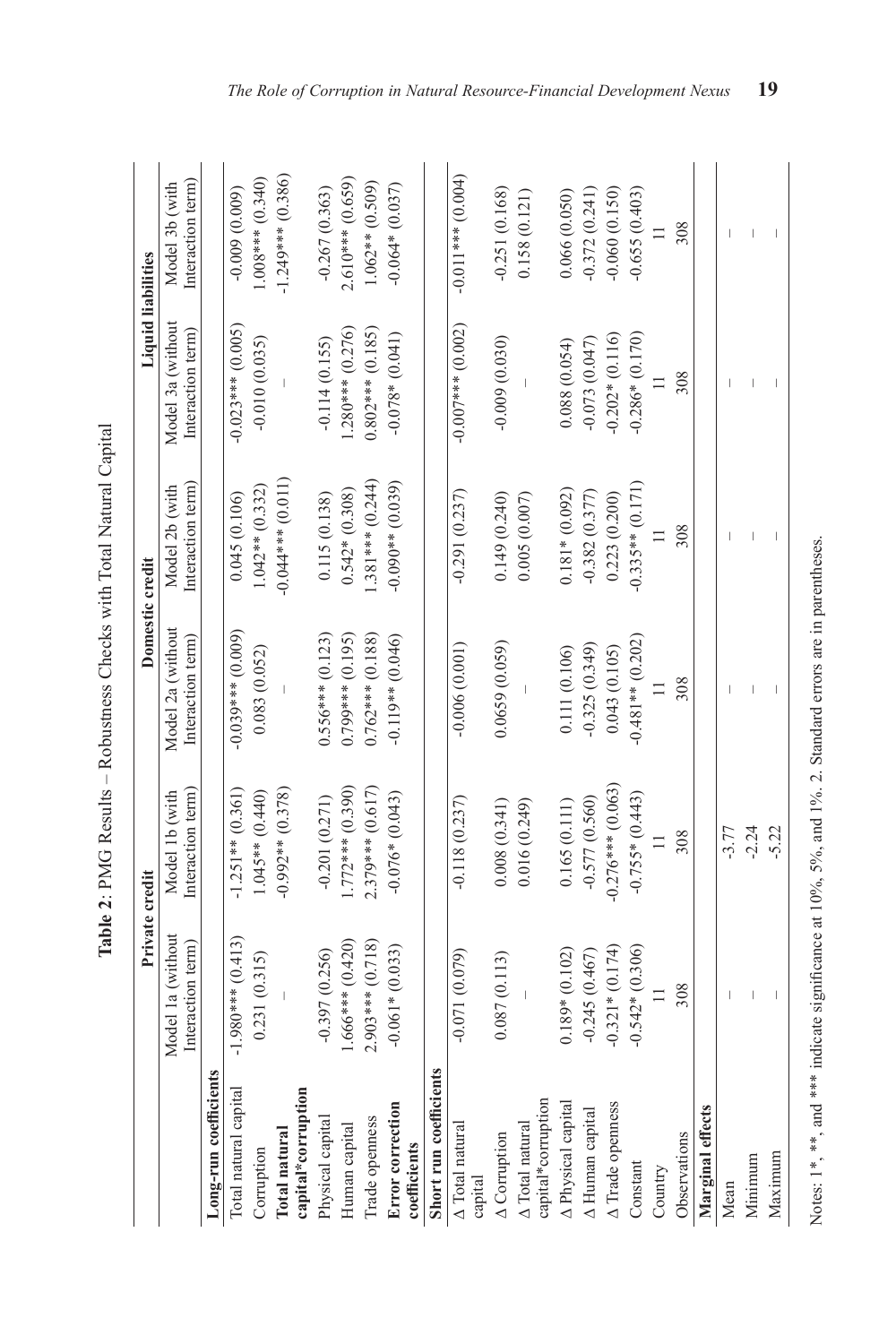effect of total natural capital on private credit falls as corruption increases or the corruption perception index declines in selected MENA countries. The estimate threshold value of corruption was also calculated and its value for private sector credit in Table 2, Model 1b is -1.26. Hence, while more total natural capital reduces financial development, the impact becomes worse when the country exhibits higher degree of corruption that passes the threshold. However, it is quantitively smaller than that was computed in Table 1, Model 1b, when the resource abundance is measured by resource rents (oil &gas) and private credit is a proxy for financial development.

Regarding the control-variables, All the other control variables have the same signs as those obtained previously in Table 1. The coefficient of gross fixed capital formation, however, has mixed signs but is not significant in all models of Table 2, while the coefficients of gross secondary school enrolment and trade openness are both positive and highly significant at conventional levels, which is consistent with the theory. Therefore, our empirical results are robust to the alternative measure for resource abundance.

#### **5. Conclusion**

The paper investigates the impact of natural resource abundance on the financial development by considering the interaction effect between resource abundance and corruption in the estimated models. Using the PMG estimator, our results indicate that resource abundance affects the development of finance negatively in selected MENA countries with high degree of corruption. Our results are robust to different measures of financial development and resource abundance. Our findings suggest that resource plenty countries tend to be financially underdeveloped due to high levels of corruption. This is because corruption may contribute to tax evasion, improper tax exemptions and weak tax administration.

Policymakers before taking any step to improve and foster the financial system should pay more attention to control the degree of corruption by building strong institutions that help to check corruption, enhance rule of law, and protect investors. This is important for deriving gains from natural resources since these institutions determine policy outcomes. In addition, resource abundant countries should centralise their attention on transparency mechanisms when allocating natural resources, such as oil and gas revenues,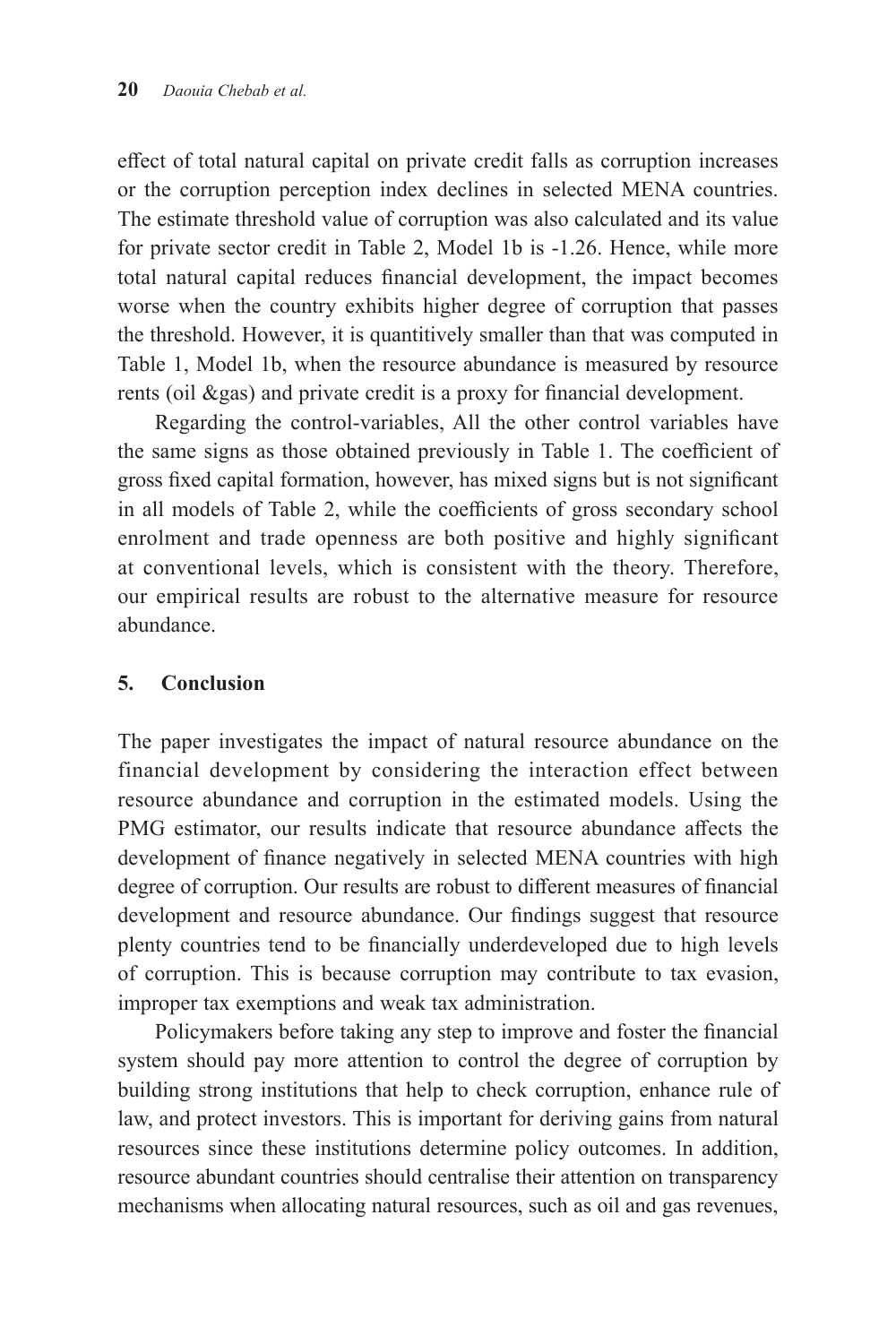for enhancing the financial sector.

## **Notes**

- 1. For this purpose, an interaction term was formed between resource abundance and corruption by taking the product of these two variables.
- 2. Although MG, PMG and DFE estimators are used to estimate the results, only the results of PMG estimations are presented in want of space. Results of MG and DFE are available from the authors upon request.

#### **References**

- Ahmed, K., Mahalik, M.K., & Shahbaz, M. (2016). Dynamics between economic growth, labor, capital and natural resource abundance in Iran: an application of the combined cointegration approach. *Resource Policy*, *49*, 213-221. DOI:10.1016/j.resourpol.2016.06.005.
- Arezki, R., & Nabli, M.K. (2012). Natural resources, volatility, and inclusive growth: perspectives from the Middle East and North Africa. *IMF Working Paper No 3818*. DOI: 10.5089/9781475503326.001.
- Apergis, N. & Payne, J.E. (2014). The oil curse, institutional quality, and growth in MENA countries: Evidence from Time- varying Cointegration. *Energy Economics*, *46*, 1-9. DOI.org/10.1016/j.eneco.2014.08.026.
- Atkinson, G., & Hamilton, K. (2003). Savings, growth and the resource curse hypothesis. *World Development*, *31*, 1793-1807. DOI. org/10.1016/j.worlddev.2003.05.001.
- Baland, J.M., & Francois, P. (2000). Rent-seeking and resource booms. *Journal of Development Economics*, *61*(2), 527-542. DOI:10.1016/ S0304-3878(00)00067-5.
- Barma, N., Kaiser, K., Le, T. M., & Viñuela, L. (2012). Rents to riches. The political economy of natural resource led development. World Bank. Retrieved from: http://hdl.handle.net/10986/2381.
- Becker, G. (1964). *Human Capital: A Theoretical and Empirical Analysis with Special Reference to Education*. Columbia University Press: New York.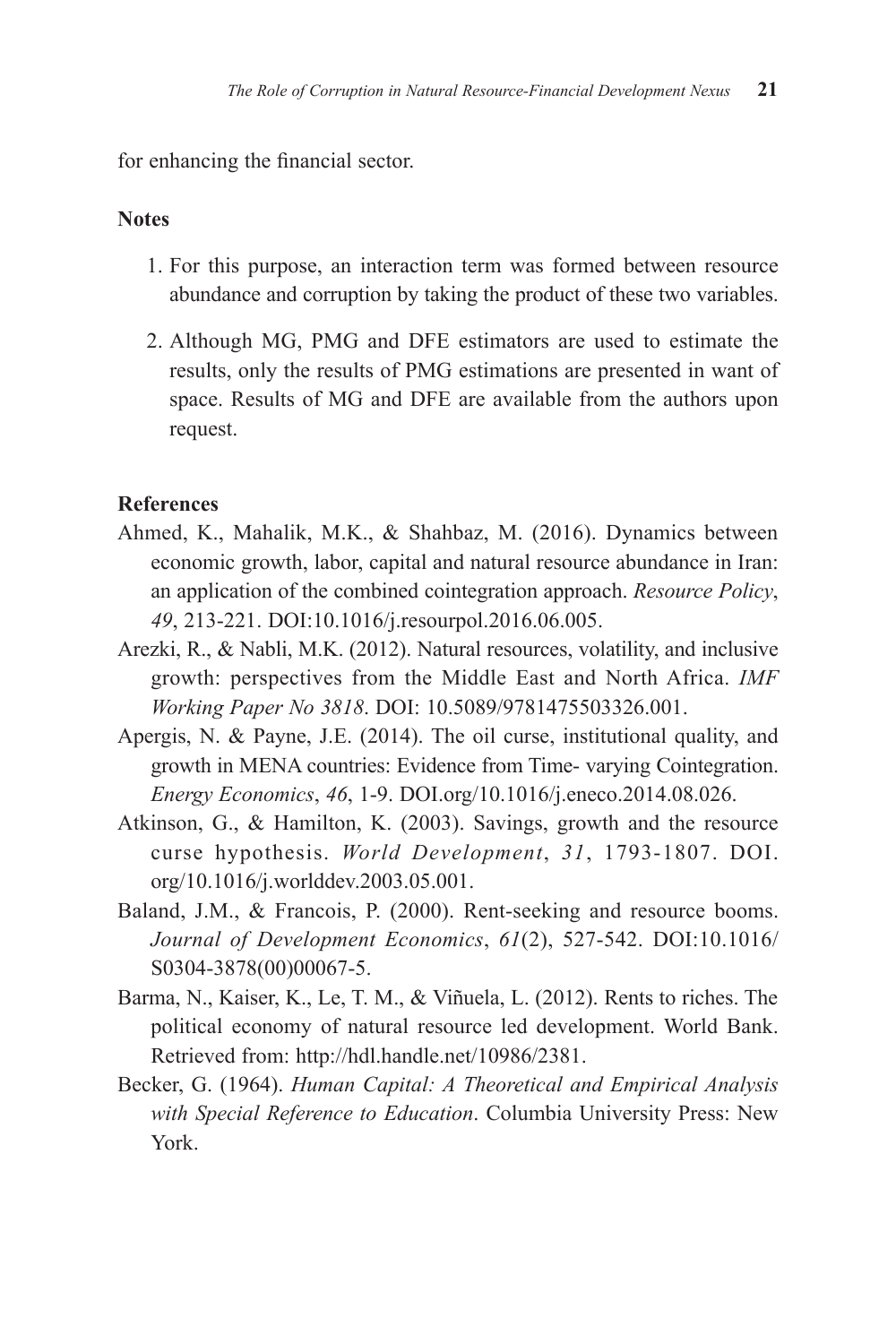- Ben Naceur, S., Ghazouani, S., & Omran, M. (2008). Does stock market liberalization spur financial and economic development in the MENA Region? *Journal of Comparative Economics*, *36*, 673-693. DOI: 10.1016/j.jce.2007.12.002.
- Ben-Salha, O., Dachraoui, H., & Sebri, M. (2018). Natural resource rents and economic growth in the top resource-abundant countries: a PMG estimation. *Resources Policy*, *74*(C), 101229.
- Bhattacharyya, S., & Collier, P. (2014). Public capital in resource rich economies: is there a curse? *Oxford Economic Papers*, *66*(1), 1-24. DOI. org/10.1093/oep/gps073.
- Bhattacharyya, S., & Hodler, R. (2010). Natural resources, democracy and corruption. *European Economic Review*, *54*(4), 608-62. DOI. org/10.1016/j.euroecorev.2009.10.004.
- Boukhatem, J., & Ben Moussa, F. (2017). The effect of Islamic banks on GDP growth: Some evidence from selected MENA countries. *Borsa Istanbul Review*, *18*, 231-247. DOI.org/10.1016/j.bir.2017.11.004.
- Brambor, T., Clark, W.M., & Golder, M. (2006) Understanding interaction models: Improving empirical analyses. *Political Analysis*, *14*(1), 63-82. DOI.org/10.1093/pan/mpi014.
- Brunnschweiler, C. (2008). Cursing the blessings? Natural resources, institutions and economic growth. *World Development*, *36*, 399-419. DOI.org/10.1016/j.worlddev.2007.03.004.
- Cavalcanti, T.V. d.v., Mohaddes, K., & Raissi, M. (2011). Growth, development and natural resources: new evidence using a heterogeneous panel analysis. *The Quarterly Review of Economics and Finance*, *51*, 305-318. DOI.org/10.1016/j.qref.2011.07.007.
- Chebab, D., Mazlan, N. S., Ngah, W. A. S. W., & Chin, L. (2020). Is finance-growth nexus linear in selected countries of Middle East and Northern Africa? *Journal of Economic Integration*, *35*(2), 326-352. DOI. org/10.11130/jei.2020.35.2.326.
- Cordon, W.M., & Neary, J.P. (1982). Booming sector and de-industrialisation in a small open economy. *Economic Journal*, *92*(368), 825-848. DOI. org/10.2307/2232670.
- Costello, M. (2018). Oil and gas rents and civilian violence in the Middle East and North Africa, 1990-2004: A resource curse, or rentier peace? *Social Science*, *7*, 39. DOI.org/10.3390/socsci7030039.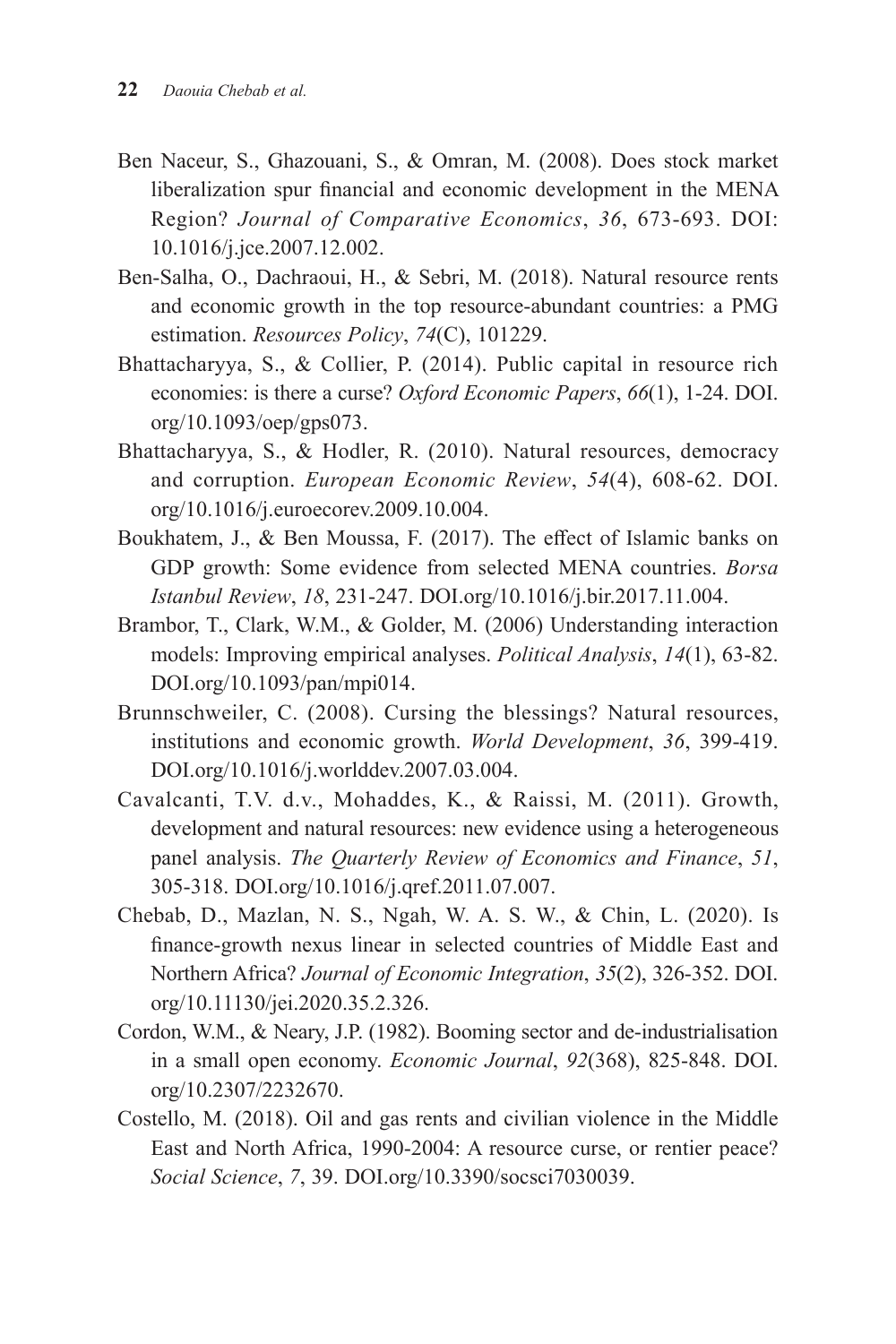- Du, L., & Wei, C. (2010). The relationship between oil price shocks and China's macroeconomy: An empirical analysis. *Energy Policy*, *38*, 4142- 4151. DOI.org/10.1016/j.enpol.2010.03.042.
- Dwumfour, R.A., & Ntow-Gyamf, M. (2018). Natural resources, financial development and institutional quality in Africa: Is there a resource curse? *Resources Policy*, *59*, 411-426. DOI.org/10.1016/j. resourpol.2018.08.012.
- Elbadawi, I., & Soto, A. (2012). Resource rents, political institutions and economic growth. *Economic Research Forum Working Paper* No. 678. Economic Research Forum, revised 2012. Retrieved from: https://erf.org. eg/app/uploads/2014/08/678.pdf.
- Elhannani, F. E., Bakr, A.B., & Benbouziane M. (2016). Financial development & the oil curse: Evidence from Algeria. *Topic in Middle Eastern & African Economies*, *18*, 112-25. mpra.ub.uni-muenchen.de/ id/eprint/81866.
- Eltayeb, M, S., & Sidiropoulos, M.G. (2010). Another look at the determinants of foreign direct investment in MENA countries: An empirical investigation. *Journal of Economic Development*, *35*, 75-95. DOI:10.35866/caujed.2010.35.2.005.
- Erdoğan, S., Yıldırım, D. Ç., & Gedikli, A. (2020). Natural resource abundance, financial development and economic growth: An investigation on Next-11 countries. *Resources Policy*, *65*, 101559. DOI. org/10.1016/j.resourpol.2019.101559.
- Frankel, J.A. (2010). The natural resource curse: A survey of diagnoses and some prescriptions. *Research Working Paper Series* No.RWP12-014, John F. Kennedy School of Government, Harvard University. Retrieved from: https://dash.harvard.edu/bitstream/handle/1/8694932/RWP12- 014 Frankel.pdf?sequence=1&isAllowed=y.
- Ganda, F. (2020). The influence of corruption on environmental sustainability in the developing economies of Southern Africa. *Heliyon*, *6*(7), e04387. DOI.org/10.1016/j.heliyon.2020. e04387.
- Gelb, A. (2010). Economic diversification in resource rich countries. Paper prepared for the Conference on Natural Resources, Finance, and Development: Confronting Old and New Challenges. The Central Bank of Algeria and International Monetary Fund Institute, 4-5. Retrieved from: file:///C:/Users/ASUS/Downloads/\_Gelb2pdf%20(1).pdf.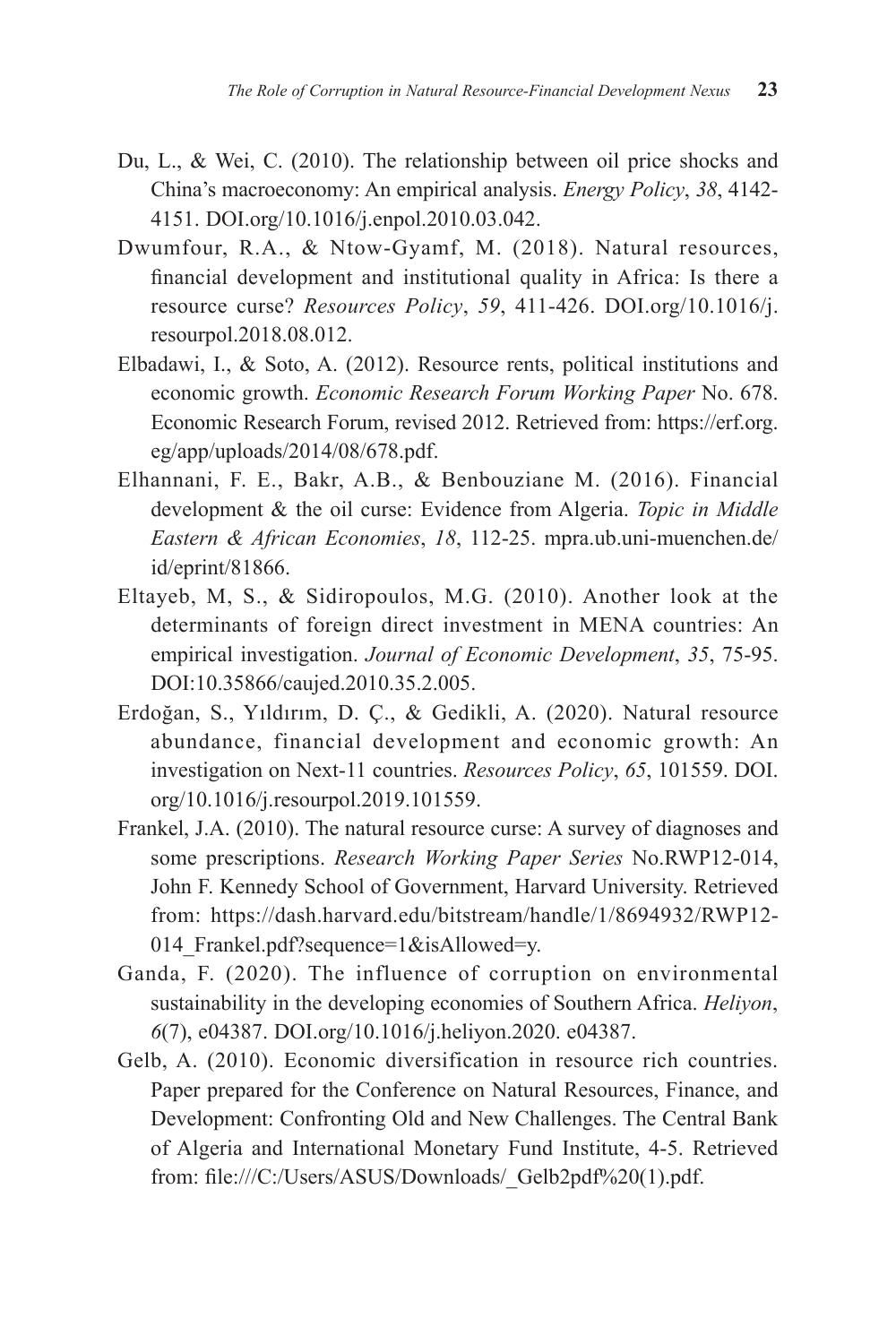- Gelb, A., (1988). *Oil Windfalls, Blessing or Curse?* Oxford University Press: New York.
- Guiso, L., Sapienza, P., & Zingales, L. (2004a). Does local financial development matter? *Quarterly Journal of Economics*, *119*(3), 929-969. DOI.org/10.1162/0033553041502162.
- Gylfason, T. (2001). Natural resources, education, and economic development. *European Economic Review*, *45*(4-6), 847-859. DOI: 10.1016/S0014-2921(01)00127-1.
- Gylfason, T., & Zoega, G. (2001). Natural resources and economic growth: The role of investment. Economic Policy Research Unit, University of Copenhagen. Retrieved from: https://www.econstor.eu/ bitstream/10419/81991/1/wp-01-02.pdf.
- Hatemi-J, A., & Shamsuddin, M., (2016). The causal interaction between financial development and human development in Bangladesh. *Applied Economics Letters*, *23*(14), 995-998. DOI:10.1080/13504851.2015.112 8066.
- Herzfeld, T., & Weiss, C.R. (2003). Corruption and legal (in)effectiveness: An empirical investigation. *Journal of Political Economy*, *19*, 621-632. DOI.org/10.1016/S0176-2680(03)00018-1.
- Iheanacho, N. E., & Okogbue, C. (2016). Oil price & the development of financial intermediation in developing oil-exporting countries: Evidence from Nigeria. *Cogent Economics & Finance*, *4*, 1-15. DOI.org/10.1080 /23322039.2016.1185237.
- Javadi, S., Motevaseli, M., & Farsi, J. Y. (2017). Oil rent & financial environment: A cross-country examination. *International Journal of Economics & Financial Issues*, 7, 298-302. http: www.econjournals.com.
- Karam, F., & Zaki, C. (2018). Why don't MENA countries trade more? The curse of deficient institutions. *The Quarterly Review of Economics and Finance*, *73*(C), 56-77. doi.org/10.1016/j.qref.2018.04.017.
- Kim, D.H., & Lin, S.C. (2017). Natural resources and economic development: new panel evidence. *Environmental Resource Economics*, *66*(2), 363-391. DOI: 10.1007/s10640-015-9954-5.
- King, R.G., & Levine, R. (1993). Finance and growth: Schumpeter might be right. *Quarterly Journal of Economics*, *108*(3), 717-737. DOI. org/10.2307/2118406.
- Law, S.H., & Moradbeigi, M. (2017). Financial development and oil resource abundance - growth relations: evidence from panel data. *Environment*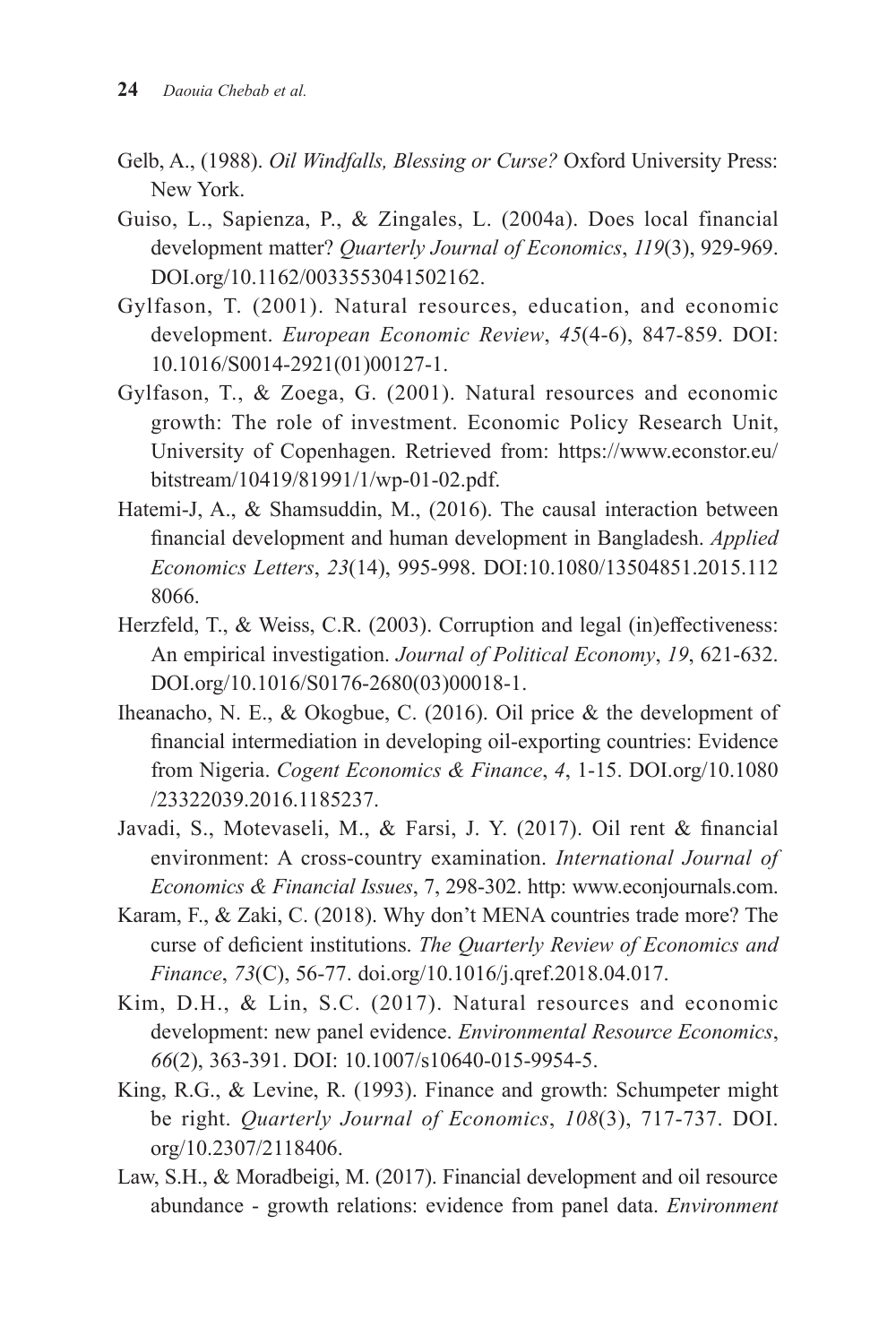*Science and Pollution Research*, *24*, 22458-22475. DOI: 10.1007/ s11356-017-9871.

- Leite, C., Weidmann, & W. (1999). Does mother nature corrupt? Natural resources, corruption and economic growth. *IMF Working Paper* No.99- 85. DOI: https://doi.org/10.5089/9781451850734.001.
- Levine, R., Loayza, N., & Beck, T. (2000). Financial intermediation and growth: causality and causes. *Journal of Monetary Economics*, *46*, 31-71. DOI.org/10.1016/S0304-3932(00)00017-9.
- Levine, R., & Zervos, S. (1998). Capital control liberalization and stock market development. *World Development*, *26*(7), 1169-1183. DOI. org/10.1016/S0305-750X(98)00046-1.
- Majbouri, M. (2015). Calculating the income counterfactual for oil producing countries of the MENA region. *Resource Policy*, *44*(C), 47-56. DOI.org/10.1016/j.resourpol.2014.12.005.
- Matsen, E., & Torvik, R. (2005). Optimal Dutch disease. *Journal of Development Economics*, *78*(2), 494-515. DOI.org/10.1016/j. jdeveco.2004.09.003.
- Mavrotas, G., Murshed, S.M., & Torres, S. (2011). Natural resource dependence and economic performance in the 1970-2000 period. *Review of Development Economics*, *15*(1), 124-138. DOI.org/10.1111/j.1467- 9361.2010.00597.x.
- McKinnon, R. I. (1973). *Money and Capital in Economic Development*. Brookings Institution Press: Washington DC.
- Mehlum, H., Moene, K., & Torvik, R. (2006). Institutions and the resource curse. *The Economic Journal*, *116*(508), 1-20. DOI.org/10.1111/j.1468- 0297.2006.01045.x.
- Nabli, M. K. (2007). *Breaking the Barriers to Higher Economic Growth*. World Bank: Washington DC.
- Papyrakis, E., & Gerlagh, R. (2007). Resource abundance and economic growth in the United States. *European Economic Review*, *51*(4), 1011- 1039. DOI: 10.1016/j.euroecorev.2006.04.001.
- Pesaran, M. H., Shin, Y., & Smith, R. P. (1999). Pooled mean group estimation of dynamic heterogeneous panels. *Journal of the American Statistics Association*, *94*(446), 621-634. DOI: 10.2307/2670182.
- Petermann, A., Guzma´n, J.I., & Tilton, J.E. (2007). Mining and corruption. *Resources Policy*, *32*(3), 91-103. DOI: 10.1016/j.resourpol.2007.08.003.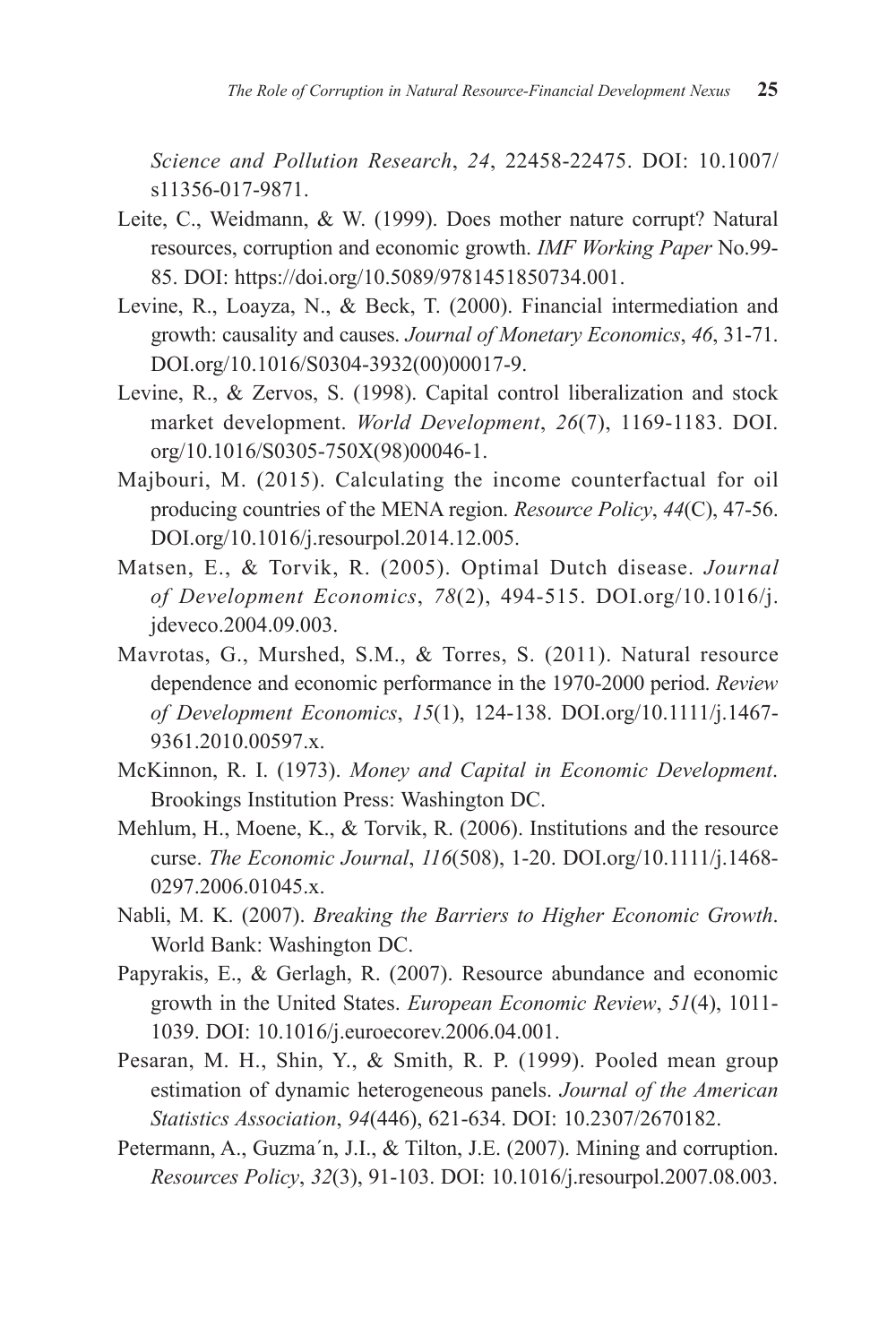- Rajan, R.G., & Zingales, L. (2003). The great reversals: The politics of financial development in the twentieth century. *Journal of Financial Economics*, *69*, 5-50. DOI.org/10.1016/S0304-405X (03)00125-9.
- Redmond, T., & Nasir, M. A. (2020). Role of natural resource abundance, international trade and financial development in the economic development of selected countries. *Resources Policy*, *66*, 101591. DOI. org/10.1016/j.resourpol.2020.101591.
- Robinson, J.A., Torvik, R., & Verdier, T. (2006). Political foundations of the resource curse. *Journal of Development Economics*, *79*(2), 447-468. DOI.org/10.1016/j.jdeveco.2006.01.008.
- Rodriguez, F., & Sachs, J.D. (1999). Why do resource-abundant economies grow more slowly? A new explanation and an application to Venezuela. *Journal of Economic Growth*, *4*(3), 277-303. DOI: 10.1023/A:1009876618968.
- Ross, M. (2006). A closer look at oil, diamonds, and civil war. *Annual Review of Political Science*, *9*, 263-300. DOI: 10.1146/annurev. polisci.9.081304.161338.
- Rutland, P. (2008). Putin's economic record: is the oil boom sustainable? *Europe-Asia Studies*, *60*, 21. DOI.org/10.1080/09668130802180975.
- Sachs, J.D., & Warner, A. (1995). Natural resource abundance and economic growth. *NBER Working Paper* No.5398. Retrieved from: https://www. nber.org/papers/w5398
- Sachs, J., & Warner, A. (2001). The curse of natural resources. *European Economic Journal*, *45*(4-6), 827-838. DOI.org/10.1016/S0014- 2921(01)00125-8.
- Sachs, J. (2007). How to handle the macroeconomics of oil wealth. In *Escaping the Resource Curse* (pp. 173-193). Columbia University Press: New York.
- Saha, S., & Ali, M. S. B. (2017). Corruption and economic development: New evidence from the Middle Eastern and North African countries. *Economic Analysis and Policy*, *54*, 83-95. DOI: 10.1016/j. eap.2017.02.001.
- Sarmidi, T., Law, S.H., & Salleh, N. H. M. (2012). Financial development and resource curse: Panel threshold evidence. Prosiding Perkem, VII, JILID 2 (2012) 1405 - 1413 ISSN: 2231-962X. Transformasi Ekonomi dan Sosial ke Arah Negara Maju Ipoh, Perak.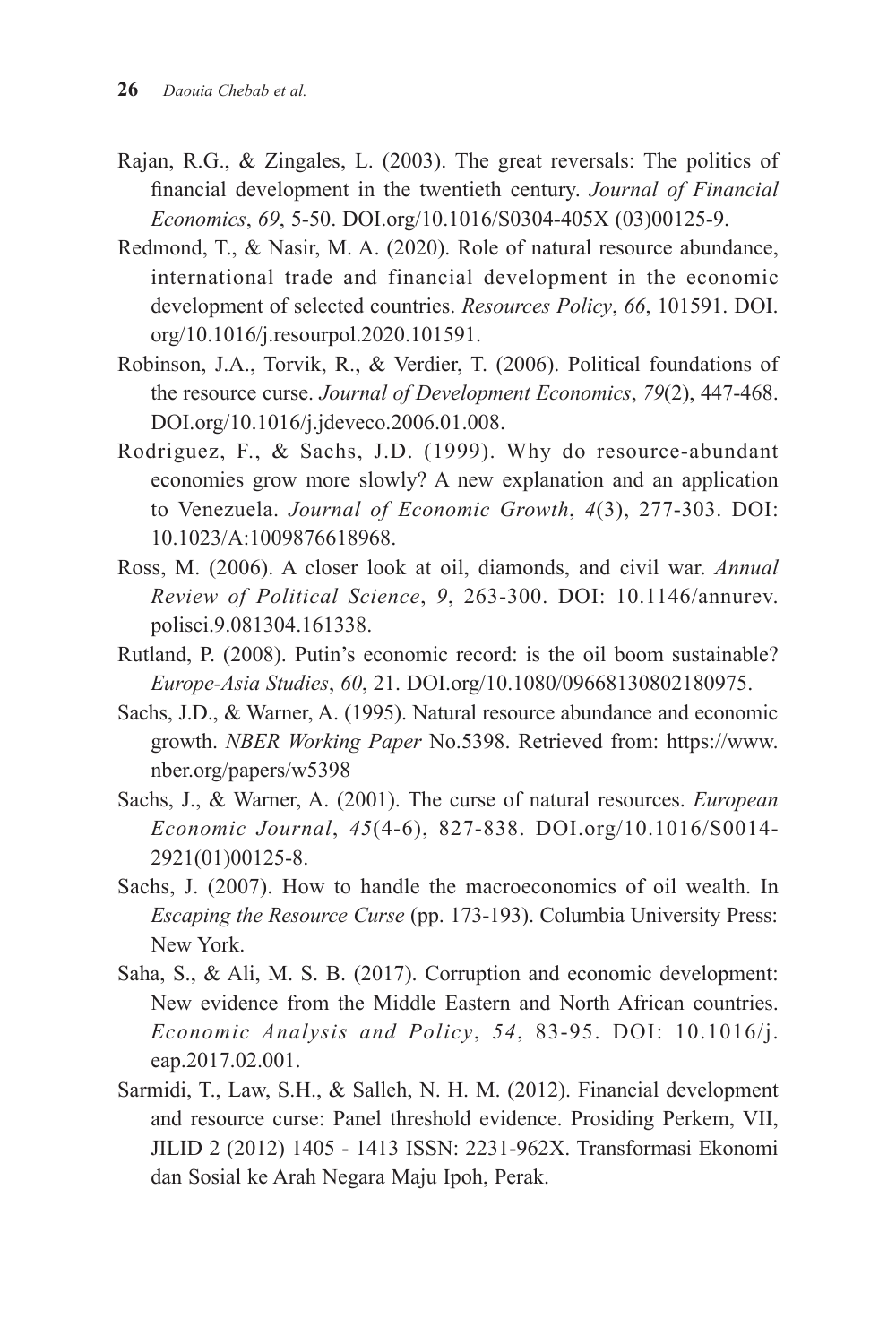- Satti, S.L., Farooq, A., Nanthakumar, L., & Shahbaz, M. (2014). Empirical evidence on the resource curse hypothesis in oil abundant economy. *Economic Modelling*, *42*, 421-429. DOI.org/10.1016/j. econmod.2014.07.020.
- Shahbaz, M., Naeem, M., Ahad, M., & Tahir, I. (2017). Is natural resource abundance a stimulus for financial development in the USA? *Resource Policy*, *55*(C), 223-232.DOI.10.1016/j.resourpol.2017.12.006
- Stijns, J.-P.h. (2005). Natural resource abundance and economic growth revisited. *Resource Policy*, *30*(2), 107-130. DOI.org/10.1016/j. resourpol.2005.05.001.
- Tornell, A., & Lane, P. R. (2000). Are windfalls a curse? A nonrepresentative agent model of the current account. *Journal of International Economics*, *44*(1), 83-112.
- Torvik, R. (2009). Why do some resource-abundant countries succeed while others do not? *Oxford Review of Economic Policy*, *25*, 241-256. DOI. org/10.1093/oxrep/grp015.
- Van der Ploeg, F. (2011). Natural resources: Curse or blessing? *Journal of Economic Literature*, *49*, 366-420. DOI:10.1257/jel.49.2.366.
- Van Wijnbergen, S. (1984). The 'Dutch disease': A disease after all? *Economic Journal*, *94*(373), 41-55. DOI:10.2307/2232214.
- Yuxiang, K., & Chen, Z. (2011). Resource abundance and financial development: evidence from China. *Resource Policy*, *36*(1), 72-79. DOI:10.1016/j.resourpol.2010.05.002.
- Zhang, X., Xing, L., & Fan, S. (2008). Resource abundance and regional development in China. *Economics of Transition*, *16*(1), 7-29. DOI. org/10.1111/j.1468-0351.2007.00318.x.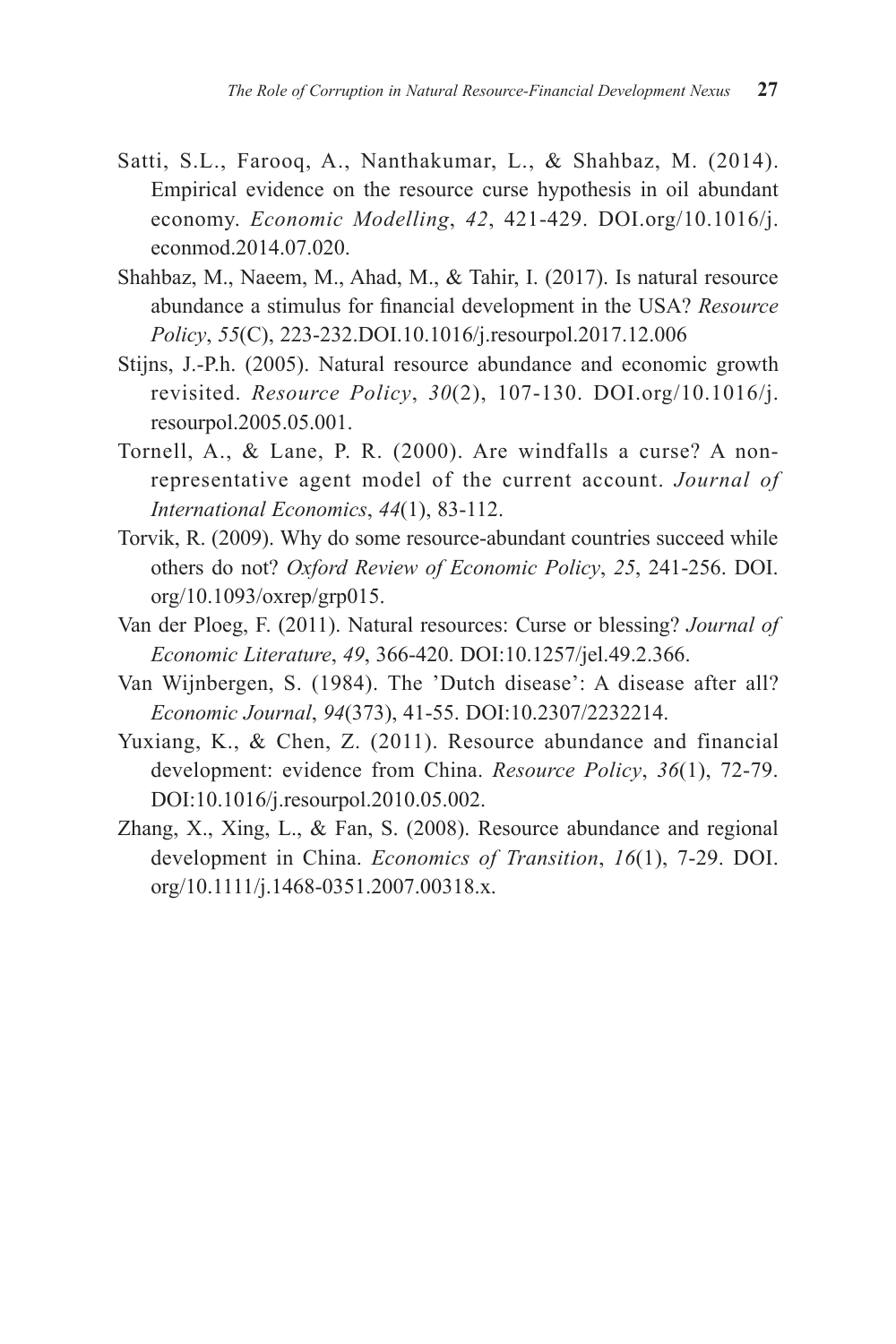| ٠ |  |
|---|--|
|   |  |
|   |  |

| I                                                                                                                                           |
|---------------------------------------------------------------------------------------------------------------------------------------------|
|                                                                                                                                             |
|                                                                                                                                             |
| I<br>¢                                                                                                                                      |
| I<br>Ì                                                                                                                                      |
| i<br>ı<br>¢                                                                                                                                 |
| ı<br>ı                                                                                                                                      |
|                                                                                                                                             |
|                                                                                                                                             |
|                                                                                                                                             |
|                                                                                                                                             |
| I<br>j<br>֖֖֦֖֖֖֖֖֧֦֖֚֚֚֚֚֚֚֚֚֚֚֚֚֚֚֚֚֚֚֞֝֬֝֝֝֝֝֓֞֡֝֬֝֓֞֓֡֬֝֬֓֞֓֡֬֝֓֞֬֝֓֞֬֝֓֞֬֝֓֞֬֝֓֞֬֝֓֞֬֝֓֞֬֝֞֞֞<br>$\begin{array}{c} \hline \end{array}$ |
|                                                                                                                                             |
|                                                                                                                                             |
|                                                                                                                                             |

|                                                    | Source                 | Development<br>World Bank,<br>the World<br>Indicators                                                                                                                                                                                                                       | Development<br>World Bank,<br>the World<br>Indicators                                                                                                                                                                                                                                                           |                                                                                                                                                                                                                                                                                                                                   |                                                                                                                                                                                                                        |                                                                                                                                                                                             | (researcher's<br>PRS Group                                                                                                                                                                                                                    |
|----------------------------------------------------|------------------------|-----------------------------------------------------------------------------------------------------------------------------------------------------------------------------------------------------------------------------------------------------------------------------|-----------------------------------------------------------------------------------------------------------------------------------------------------------------------------------------------------------------------------------------------------------------------------------------------------------------|-----------------------------------------------------------------------------------------------------------------------------------------------------------------------------------------------------------------------------------------------------------------------------------------------------------------------------------|------------------------------------------------------------------------------------------------------------------------------------------------------------------------------------------------------------------------|---------------------------------------------------------------------------------------------------------------------------------------------------------------------------------------------|-----------------------------------------------------------------------------------------------------------------------------------------------------------------------------------------------------------------------------------------------|
|                                                    |                        | (WDI)                                                                                                                                                                                                                                                                       |                                                                                                                                                                                                                                                                                                                 | (WD)                                                                                                                                                                                                                                                                                                                              |                                                                                                                                                                                                                        |                                                                                                                                                                                             | dataset)                                                                                                                                                                                                                                      |
|                                                    | measurement<br>Unit of | % of GDP                                                                                                                                                                                                                                                                    | % of GDP                                                                                                                                                                                                                                                                                                        |                                                                                                                                                                                                                                                                                                                                   |                                                                                                                                                                                                                        | $\sqrt{6}$                                                                                                                                                                                  | Score from 0<br>$\frac{6}{2}$                                                                                                                                                                                                                 |
|                                                    | Proxies                | 1-Oil & gas rents<br>2-Total natural<br>capital                                                                                                                                                                                                                             | 2-liquid liabilities<br>3-domestic credit<br>1-Private credit                                                                                                                                                                                                                                                   | information<br>Gross fixed<br>capital                                                                                                                                                                                                                                                                                             | The ratio of<br>exports and<br>imports                                                                                                                                                                                 | Gross school<br>enrolment,<br>secondary                                                                                                                                                     | Country Risk<br>International<br>Guide                                                                                                                                                                                                        |
| Appendix A.1: Definitions and Sources of Variables | <b>Definition</b>      | in nature and can be used for economic gain. This research focused only on oil and<br>natural assets such as minerals, materials, water, forests, and fertile land that occur<br>According to the Oxford Dictionary, the term "natural resources" refers broadly to<br>gas. | exchange of goods and services and enhancement of information regarding possible<br>investments and monitoring investments by implementing of cooperate governance<br>Refers to the improvement in pooling and mobilising of savings for facilitating<br>and managing risk through diversification and trading. | manmade goods that enable the production process such as machinery, buildings,<br>production. It is also known as inputs production function. This factor includes<br>computers and other goods needed for the production process to run smoothly.<br>In economic theory, physical capital is one of the three primary factors of | domestic products. It measures the level of economic integration of a country in the<br>refers to the sum of exports and imports of goods and services relative to gross<br>world economy through international trade. | Human capital consists of the knowledge, skills, and health that people accumulate<br>throughout their lives, enabling them to realise their potential as productive<br>members of society. | social development. It undermines development by distorting the rule of law and<br>The World Bank calls corruption "the single greatest obstacle to economic and<br>weakening the institutional foundation on which economic growth depends". |
|                                                    | Variable               | abundance<br>resource<br>Natural                                                                                                                                                                                                                                            | development<br>Financial                                                                                                                                                                                                                                                                                        | Physical<br>capital                                                                                                                                                                                                                                                                                                               | openness<br>Trade                                                                                                                                                                                                      | Human<br>capital                                                                                                                                                                            | Corruption                                                                                                                                                                                                                                    |